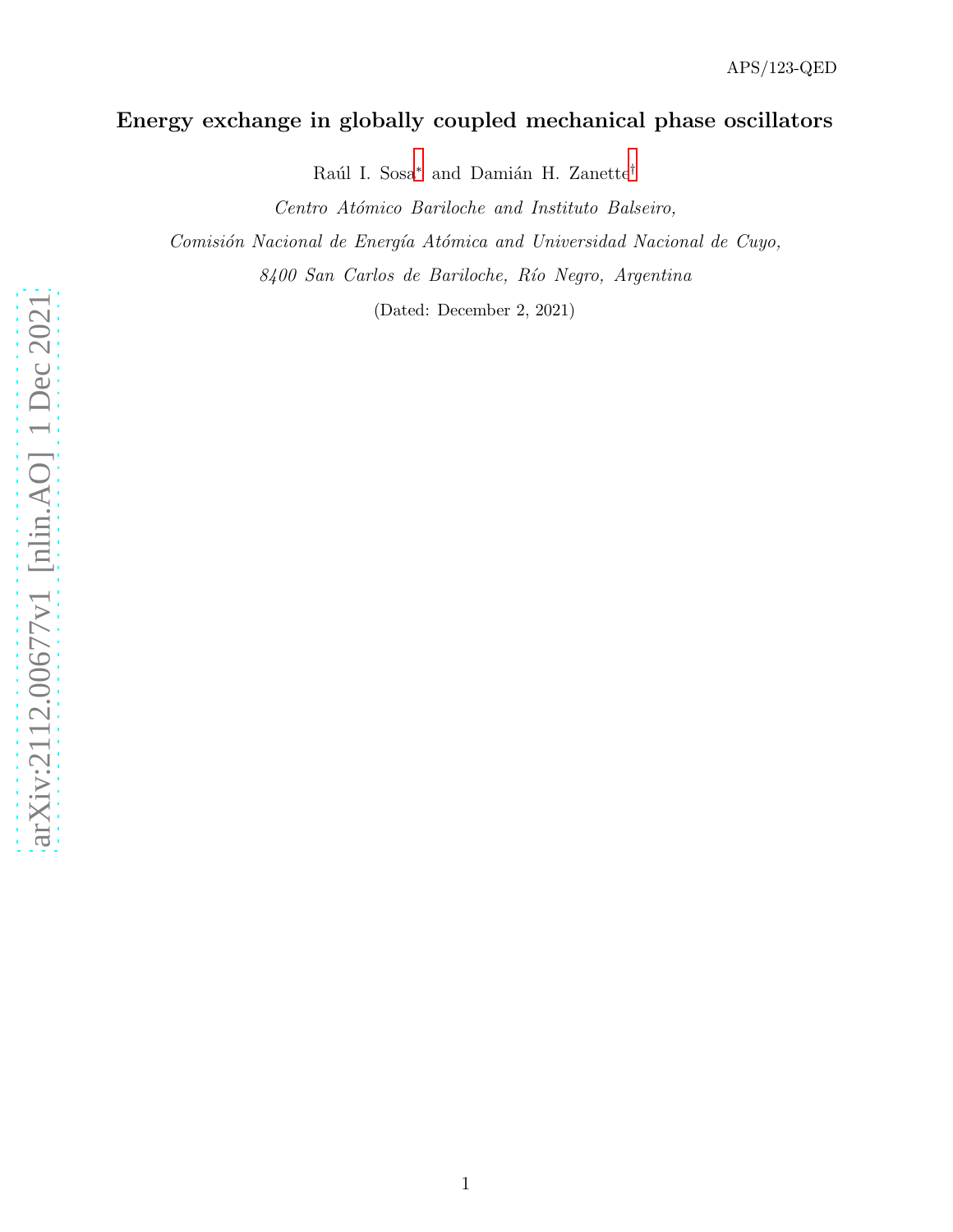## Abstract

We study the stationary dynamics of energy exchange in an ensemble of phase oscillators, coupled through a mean-field mechanical interaction and added with friction and an external periodic excitation. The degree of entrainment between different parts of the ensemble and the external forcing determines three dynamical regimes, each of them characterized by specific rates of energy exchange. Using suitable approximations, we are able to obtain analytical expressions for those rates, which are in satisfactory agreement with results from numerical integration of the equations of motion. In some of the dynamical regimes, the rates of energy exchange show nontrivial dependence on the friction coefficients –in particular, non-monotonic behavior and sign switching. This suggests that, even in this kind of stylized model, power transfer between different parts of the ensemble and to the environment can be manipulated by a convenient choice of the individual oscillator parameters.

#### I. INTRODUCTION

Coherent motion of mutually coupled oscillators is likely the most frequently invoked paradigm of self-organization in interacting dynamical systems. Different synchronization regimes, defined by various degrees of entrainment between the variables and/or the measurable properties that characterize oscillations, constitute a diversified assortment of archetypic forms of collective behavior, emerging from the combination of individual dynamics and interactions [\[1,](#page-17-0) [2\]](#page-17-1). Foundational models of self-organized dynamics in ensembles of coupled oscillators were inspired by the observation of synchronization phenomena in biological populations [\[3\]](#page-17-2). The quantitative representation of an oscillating element in terms of a phase measured along its cyclic trajectory, which underlies Kuramoto's celebrated phase-oscillator model [\[4](#page-17-3)], has been profusely applied in diverse variations to the description of a broad class of chemical and biological systems, ranging from catalytic surface reactions [\[5\]](#page-17-4), to neural networks [\[6](#page-17-5)], to ecosystems [\[7\]](#page-17-6).

The first historically recorded scientific observation of a synchronization phenomenon involved mechanical oscillators (Christiaan Huygens' pendulum clocks, in 1665 [\[1](#page-17-0)]) but, in

<span id="page-1-1"></span><span id="page-1-0"></span>∗ [iansosa996@gmail.com](mailto:iansosa996@gmail.com)

<sup>&</sup>lt;sup>†</sup> Also at Consejo Nacional de Investigaciones Científicas y Técnicas (CONICET), Argentina; [zanette@cab.cnea.gov.ar](mailto:zanette@cab.cnea.gov.ar)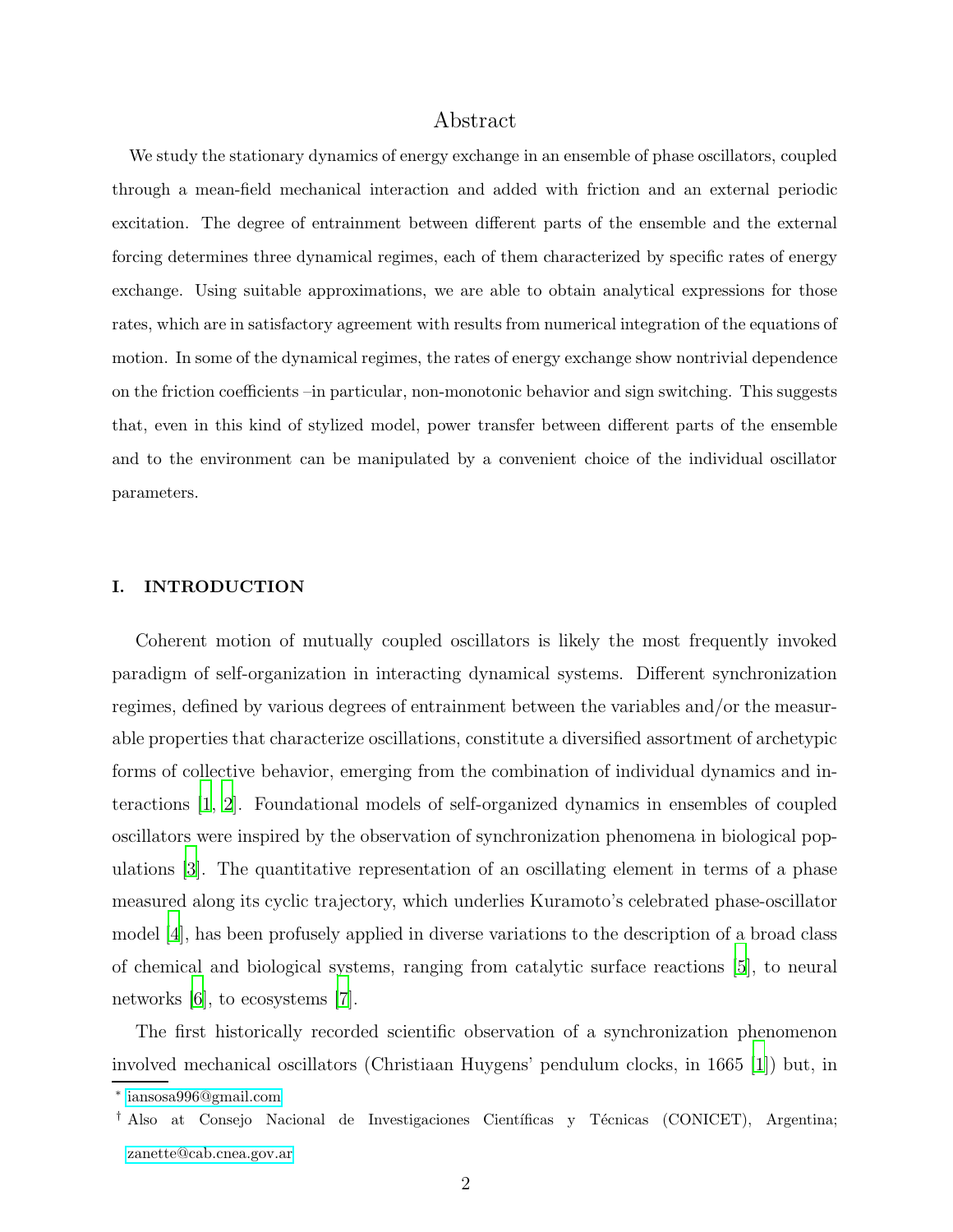the context outlined in the preceding paragraph, the collective behavior of coupled dynamical systems governed by Newton equation has received relatively little attention. The joint dynamics of mutually interacting mechanical elements plays however a crucial role in many technological applications. A problem of particular interest regards the transfer of energy between the various parts of a given device, designed to perform specific functions by means of the power provided by a source. This power is transformed and utilized by the device itself, and eventually delivered to other devices or to the environment [\[8,](#page-18-0) [9\]](#page-18-1). Especial regimes of power transfer, such as long-term circulation with low consumption, are desirable in devices such as pacemakers and certain sensors [\[10](#page-18-2), [11](#page-18-3)]. In contrast, fast dissipation becomes necessary when swift switching between different operational modes is required [\[8](#page-18-0), [12\]](#page-18-4). The interest in this phenomenology has recently been boosted by the discovery of unusual regimes of energy dissipation in nonlinear micro- and nanomechanical resonators, whose modal interactions are described by means of coupled mechanical oscillators [\[13](#page-18-5)[–15\]](#page-18-6).

The Hamiltonian mean-field (HMF) model [\[16\]](#page-18-7) is one of the few abstract systems formed by coupled mechanical oscillators whose collective behavior has been studied in detail, even in the thermodynamical limit. Formulated as a natural extension of Kuramoto's model for globally coupled phase oscillators to the realm of conservative dynamics, it has been used to analyze such phenomena as anomalous relaxation and inequivalence of statistical ensembles [\[17\]](#page-18-8). In this paper, we study the transfer of energy in an ensemble of phase oscillators globally coupled through the HMF model, to which we add energy input in the form of an external periodic force applied to one of the oscillators, and energy loss by friction. We see this system as an abstract representation of a generic mechanical device where energy is injected from outside, distributed among its internal components, and eventually given back to the environment. Our interest is focused on determining the rates of energy exchange between different parts of the ensemble, and how they depend on the individual parameters of each oscillator, specifically, on its damping coefficient. Underlying this interest is the possibility of controlling the flow of energy inside the system by choosing those parameters at an engineering stage. We begin by characterizing the main collective dynamical regimes that the ensemble can achieve in stationary motion. Next, we introduce a number of approximations that make it possible to obtain analytical solutions to the equations of motion. Finally, we calculate the corresponding rates of energy exchange and study their dependence on the relevant parameters, also comparing with results from numerical integration of the equations.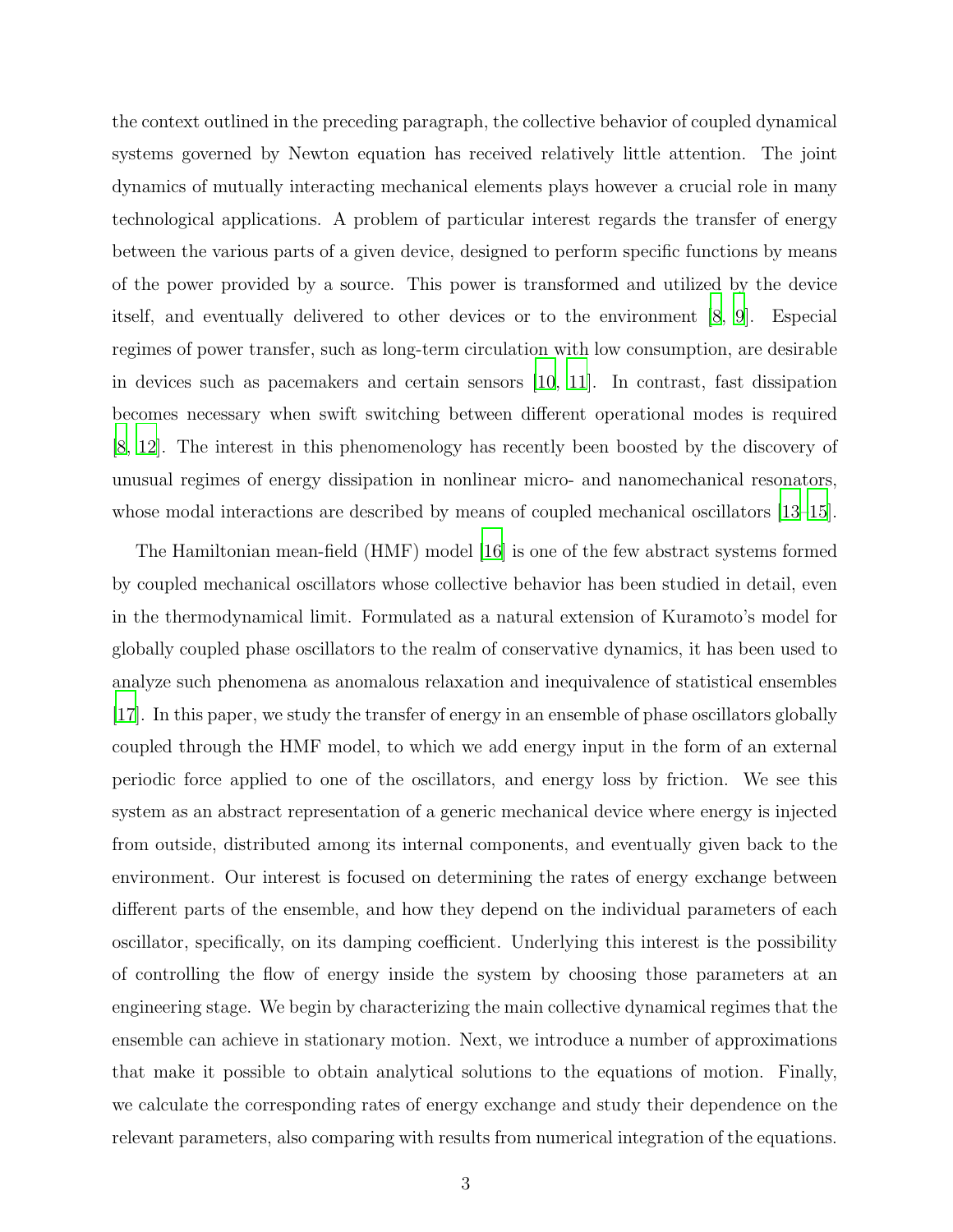#### <span id="page-3-4"></span>II. MECHANICAL PHASE OSCILLATORS WITH MEAN-FIELD COUPLING

We consider a set of N phase oscillators, each of them described by a dynamical variable  $\theta_n(t) \in [0, 2\pi)$   $(n = 1, ..., N)$ . The conservative part of the dynamics, which encompasses global coupling between oscillators, is given by the HMF Hamiltonian [\[16,](#page-18-7) [17\]](#page-18-8)

$$
\mathcal{H} = \frac{1}{2} \sum_{n=1}^{N} p_n^2 - \frac{K}{2N} \sum_{n,m=1}^{N} \cos(\theta_m - \theta_n),
$$
\n(1)

where  $p_n$  is the conjugate momentum associated with each  $\theta_n$ , and K is the coupling strength. To this conservative dynamics, we add linear friction with positive damping coefficients  $\gamma_n$ , and a periodic external force of strength F and frequency  $\omega$  (F,  $\omega > 0$ ) applied to one of the oscillators ( $n = 1$ , without generality loss) so that the resulting equations of motion read

<span id="page-3-0"></span>
$$
\ddot{\theta}_n = \frac{K}{N} \sum_{m=1}^N \sin(\theta_m - \theta_n) - \gamma_n \dot{\theta}_n + F \sin(\omega t - \theta_1) \delta_{n1},\tag{2}
$$

where  $\delta_{n1}$  is Kronecker's delta. The external force represents the interaction between the phase  $\theta_1$  and an oscillator of prescribed phase  $\omega t$ , with the same functional form as the force due to coupling. Equation [\(2\)](#page-3-0) is of Tricomi's type [\[18\]](#page-18-9). A variant involving self-sustained phase oscillators, in the absence of external excitation, has recently been analyzed with emphasis on the stability of fixed-point and limit-cycle solutions [\[19\]](#page-18-10).

For ensembles of coupled phase oscillators, it is customary to define the mean-field (Kuramoto) order parameter by averaging phases over the whole ensemble [\[2](#page-17-1), [4\]](#page-17-3). In our case, because of the special role of oscillator 1, it is convenient to exclude it from the mean field, introducing instead

<span id="page-3-3"></span>
$$
R \exp(i\Theta) = \frac{1}{N-1} \sum_{n=2}^{N} \exp(i\theta_n).
$$
 (3)

Moreover, in order to make the notation more compact, it is useful to change the time variable in Eq. [\(2\)](#page-3-0) to  $\tau = \omega t$  and rename  $\omega^{-2} K \to K$ ,  $\omega^{-2} F \to F$ , and  $\omega^{-1} \gamma_n \to \gamma_n$  for all n. These new parameters are all non-dimensional. With these definitions, the equations of motion become

<span id="page-3-1"></span>
$$
\theta_1'' = \bar{K}R\sin(\Theta - \theta_1) - \gamma_1\theta_1' + F\sin(\tau - \theta_1)
$$
\n(4)

for oscillator 1, and

<span id="page-3-2"></span>
$$
\theta_n'' = \bar{K}R\sin(\Theta - \theta_n) - \gamma_n \theta_n' + k\sin(\theta_1 - \theta_n)
$$
\n(5)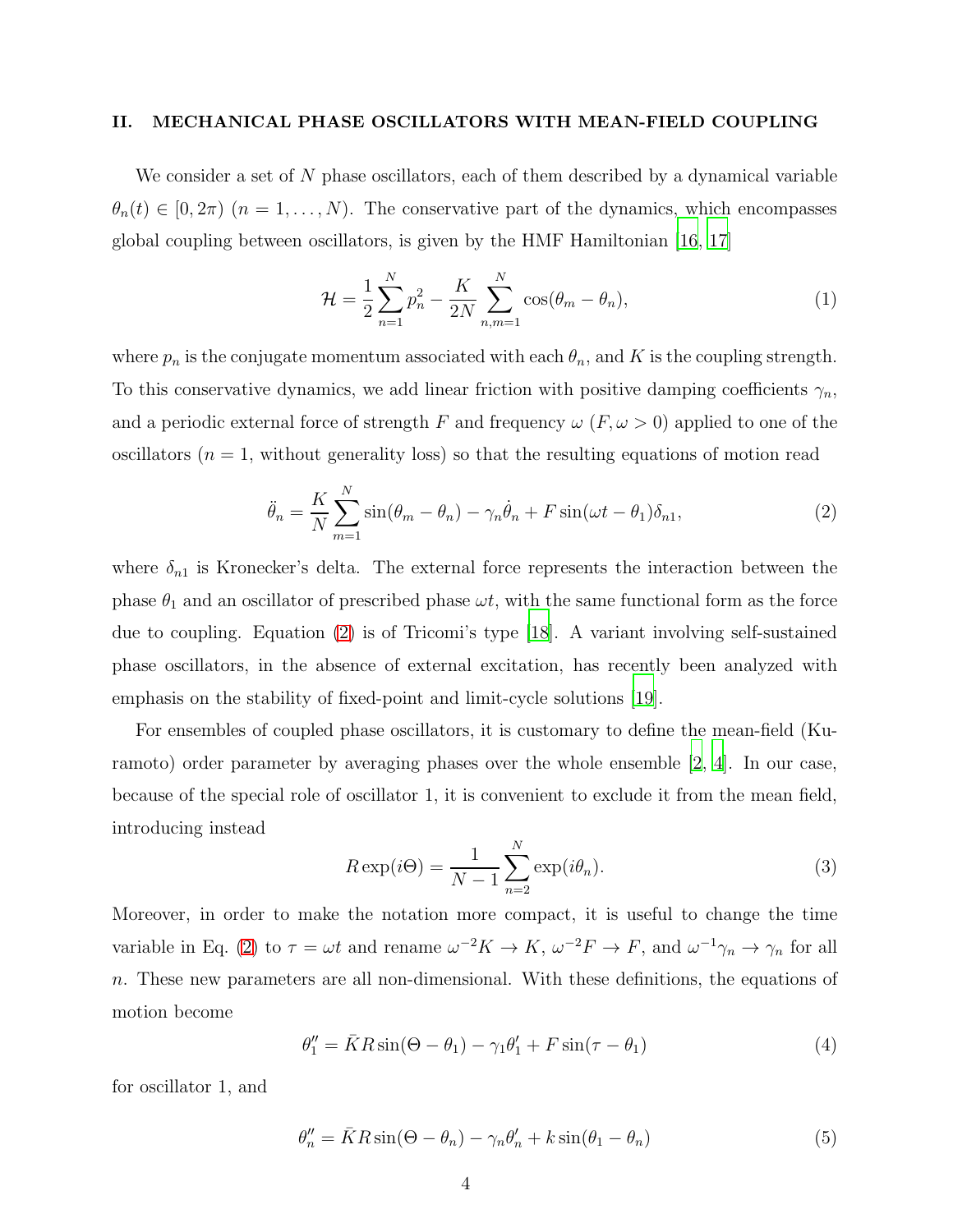for  $n = 2, ..., N$ , where primes indicate differentiation with respect to  $\tau$ , and  $\overline{K} = (N -$ 1)K/N,  $k = K/N$ . For the sake of brevity, we call  $\Omega$ -set the sub-ensemble formed by oscillators  $n = 2, \ldots, N$ .

As advanced in the Introduction, we are here interested in the mechanisms of energy exchange between the oscillators and with the environment. The mean energy per time unit transferred by all the acting forces to oscillator  $n$ , which equals the average change of its kinetic energy, is given by

$$
w_n = \langle \dot{\theta}_n \ddot{\theta}_n \rangle_t = \omega^3 \langle \theta'_n \theta''_n \rangle_\tau,\tag{6}
$$

where  $\langle \cdot \rangle_t$  and  $\langle \cdot \rangle_{\tau}$  indicate averages over the respective time variables. In accordance with the time rescaling applied above, we rename  $\omega^{-3}w_n \to w_n$ , which is now a non-dimensional quantity. Equations [\(4\)](#page-3-1) and [\(5\)](#page-3-2) make it clear that  $w_n$  has three well-differentiated contributions, namely,

<span id="page-4-3"></span>
$$
w_n = w_n^{\Omega} + w_n^{\Gamma} + w_n^F,\tag{7}
$$

where  $w_n^{\Omega} = \bar{K} \langle R \sin(\Theta - \theta_n) \theta_n' \rangle_{\tau}$  is the power exchanged with the  $\Omega$ -set and  $w_n^{\Gamma} =$  $-\gamma_n \langle (\theta'_n)^2 \rangle_\tau$  corresponds to the power dissipated by friction. Note that  $w_n^{\Gamma}$  $\frac{1}{n}$  is always negative, since it always measures a loss of energy. As for the third contribution,  $w_1^F =$  $F\langle\sin(\tau - \theta_1)\theta'_1\rangle_\tau$  is the power transmitted by the external force to oscillator 1. For  $n = 2, \ldots, N, w_n^F = k \langle \sin(\theta_1 - \theta_n) \theta_n' \rangle_\tau$  stands for the power exchanged between these oscillators and oscillator 1, which mediates the transfer of energy from the external force to the  $\Omega$ -set.

#### <span id="page-4-2"></span>A. Dynamics of a single oscillator

Before proceeding to the study of the ensemble of coupled phase oscillators governed by Eqs. [\(4\)](#page-3-1) and [\(5\)](#page-3-2), it is useful to review the behavior of a single oscillator of the same kind, as it sheds light on the dynamical regimes observed for the ensemble. The equation of motion for a single oscillator of phase  $\theta(t)$  reads

<span id="page-4-1"></span>
$$
\theta'' = -\gamma \theta' + F \sin(\tau - \theta). \tag{8}
$$

Taking as a new variable the phase shift between the external force and  $\theta$ ,  $\phi = \tau - \theta$ , this equation becomes  $\ddot{x}$ 

<span id="page-4-0"></span>
$$
\phi'' = -\gamma \phi' + \gamma - F \sin \phi \equiv -\gamma \phi' - \frac{dV}{d\phi}.
$$
\n(9)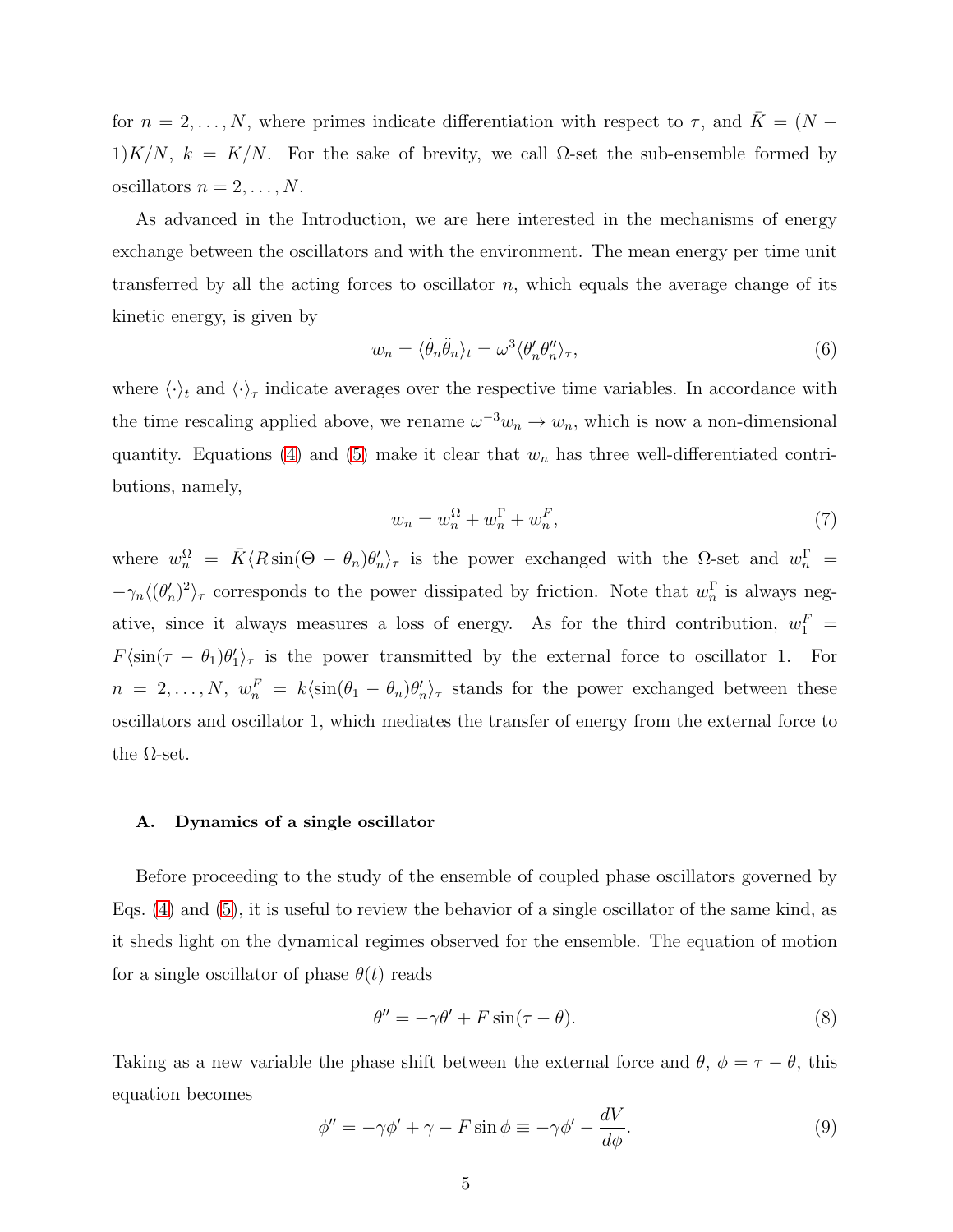This is an autonomous Newton equation for  $\phi(t)$ , subjected to friction with damping rate  $\gamma$ , and under the action of a (non-periodic) potential  $V(\phi) = -\gamma \phi - F \cos \phi$ . The combination of a constant-slope ramp and an oscillatory function in  $V(\phi)$  determines two distinct regimes in the behavior of  $\phi(\tau)$ , as follows.

If the slope (in modulus) is smaller than the force amplitude,  $\gamma < F$ ,  $V(\phi)$  has periodically distributed minima at the values of  $\phi$  where  $\sin \phi = \gamma/F$  and  $\cos \phi > 0$ . Under the action of friction,  $\phi(\tau)$  will eventually become trapped in the vicinity of one of the minima and asymptotically approach a fixed value. In this situation –which corresponds to a sufficiently strong external force and/or weak damping– the oscillator becomes synchronized with the force, thus moving with the same frequency as the force at a fixed phase shift.

If, on the other hand, the external force is too weak and/or damping is too strong, i.e.  $\gamma > F$ , the oscillator cannot "follow" the force. Under these conditions, the phase shift  $\phi(\tau)$  grows indefinitely, exhibiting a precession-like motion controlled by the ramp and periodically modulated by the external force.

In the limit  $\phi'' \to 0$ , we get the overdamped version of Eq. [\(9\)](#page-4-0),

<span id="page-5-0"></span>
$$
\phi' = 1 - \frac{F}{\gamma} \sin \phi,\tag{10}
$$

which has been profusely discussed in the literature in connection with Kuramoto's phase oscillator model [\[1,](#page-17-0) [2,](#page-17-1) [4\]](#page-17-3). It shows an analogous separation between two dynamical regimes of synchronization and precession, at exactly the same critical point,  $\gamma = F$ . In the case of Eq. [\(10\)](#page-5-0), moreover, exact solutions can be found in terms of elementary functions. We show in the following that these two regimes reflect on the dynamics of the ensemble governed by Eqs.  $(4)$  and  $(5)$ .

### <span id="page-5-1"></span>III. THREE REGIMES OF STATIONARY COLLECTIVE MOTION

We have begun the study of Eqs. [\(4\)](#page-3-1) and [\(5\)](#page-3-2) by performing a preliminary numerical exploration of an ensemble of  $N = 100$  oscillators, in order to detect qualitatively different dynamical regimes in its long-time behavior. Numerical integration of the equations of motion was carried out by means of a standard scheme, as detailed in Sect. [IV,](#page-12-0) for various combinations of the relevant parameters.

It turns out that, depending on the parameter choice, the system exhibits three well-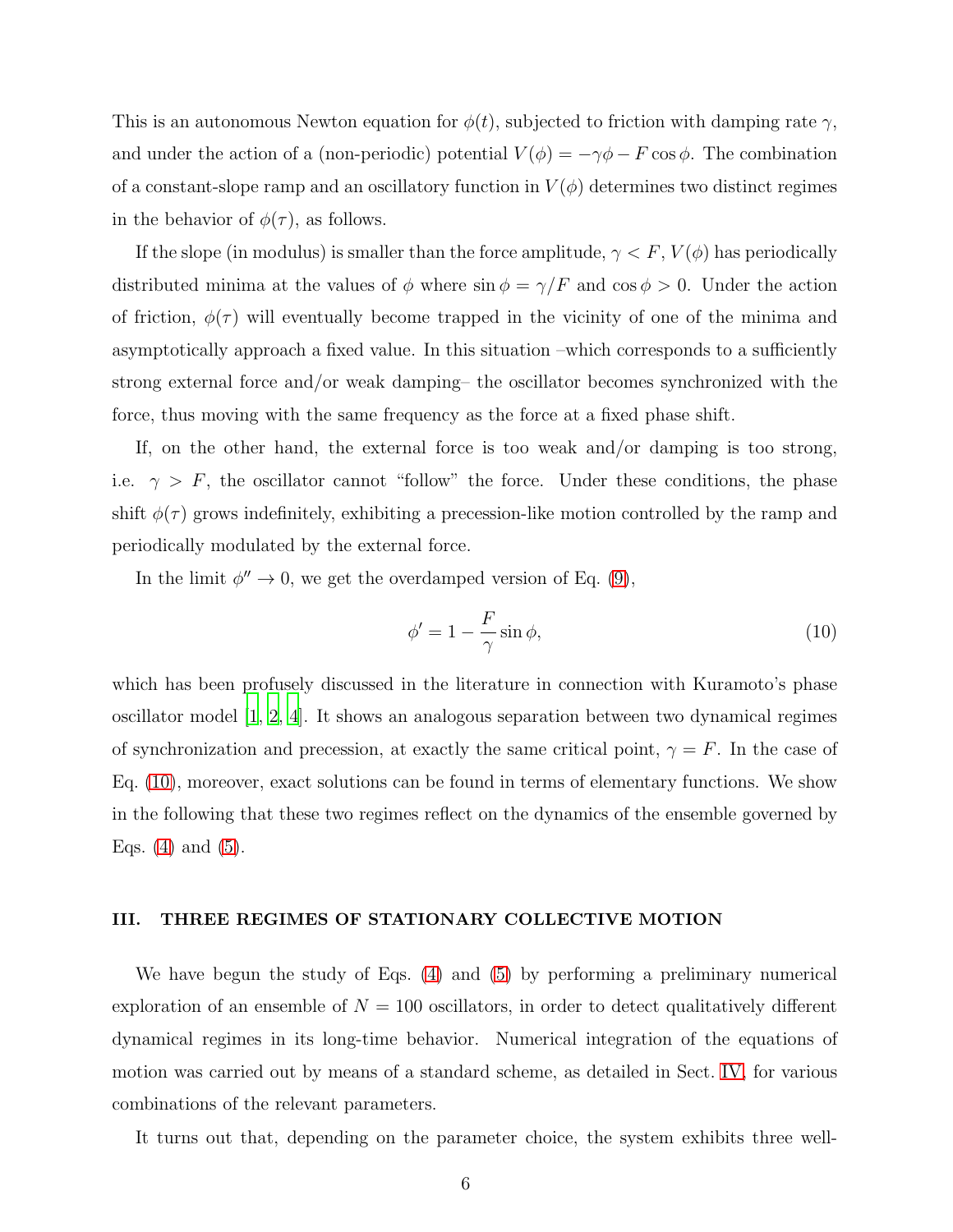differentiated long-time stationary regimes, qualitatively characterized by diverse degrees of entrainment of oscillator 1 and the  $\Omega$ -set with each other, and with the external force. Figure [1](#page-7-0) shows a schematic representation of the long-time dependence of the phases of oscillator 1 (bold line) and a few oscillators in the  $\Omega$ -set (thin lines), as compared with that of the force (dashed straight line), which always grows linearly as time elapses. In the first two regimes, occurring for sufficiently large force amplitudes, oscillator 1 always "follows" the force. Depending on the strength of coupling, however, the  $\Omega$ -set can either synchronize to oscillator 1 (regime 1a, leftmost panel) or perform a non-synchronized, precession-like motion (regime 1b, central panel). In regime 1a, when coupling is large, the whole ensemble is fully synchronized with the force for long times, and all oscillators have constant phase shifts with respect to each other. In regime 1b, obtained for weak coupling, the oscillators in the  $\Omega$ -set move on the average with a much lower frequency, and their interaction with oscillator 1 produces superposed small-amplitude oscillations. In turn, although oscillator 1 has on the average the same frequency as the external excitation, its interaction with the  $\Omega$ -set also gives rise to oscillations around its mean motion. In regime 2, when the amplitude of the external force is small, neither oscillator 1 nor the  $\Omega$ -set can be entrained by the excitation. The whole ensemble moves on the average with a small frequency, and the effect of the force is limited to the appearance of superposed oscillations in the evolution of all phases.

As we show in Sect. [IV](#page-12-0) for the rates of energy exchange in the three regimes, numerical results are satisfactorily reproduced by an analytical approach to Eqs. [\(4\)](#page-3-1) and [\(5\)](#page-3-2) based on a few simplifying hypotheses. In the first place, we assume that the standard deviation of the damping coefficients  $\gamma_n$ , which we call  $\sigma_\gamma$ , is small as compared with the coefficients themselves. Numerically, we find that this assumption entails a small phase dispersion between the oscillators in the  $\Omega$ -set. On this basis, we conjecture that the individual phases  $θ_n$  in the Ω-set differ from their arithmetic average  $\langle θ \rangle = (N-1)^{-1} \sum_{n=2}^{N} θ_n$  by quantities  $\epsilon_n = \theta_n - \langle \theta \rangle$  which are proportional to  $\sigma_\gamma$ . Neglecting terms of order  $\sigma_\gamma^2$  $\frac{2}{\gamma}$ , the order parameter defined in Eq. [\(3\)](#page-3-3) becomes

$$
R \exp(i\Theta) = \exp(i\langle \theta \rangle) \tag{11}
$$

or, in other words,  $R = 1$  and  $\Theta = \langle \theta \rangle$ . Moreover, we assume that the average of the friction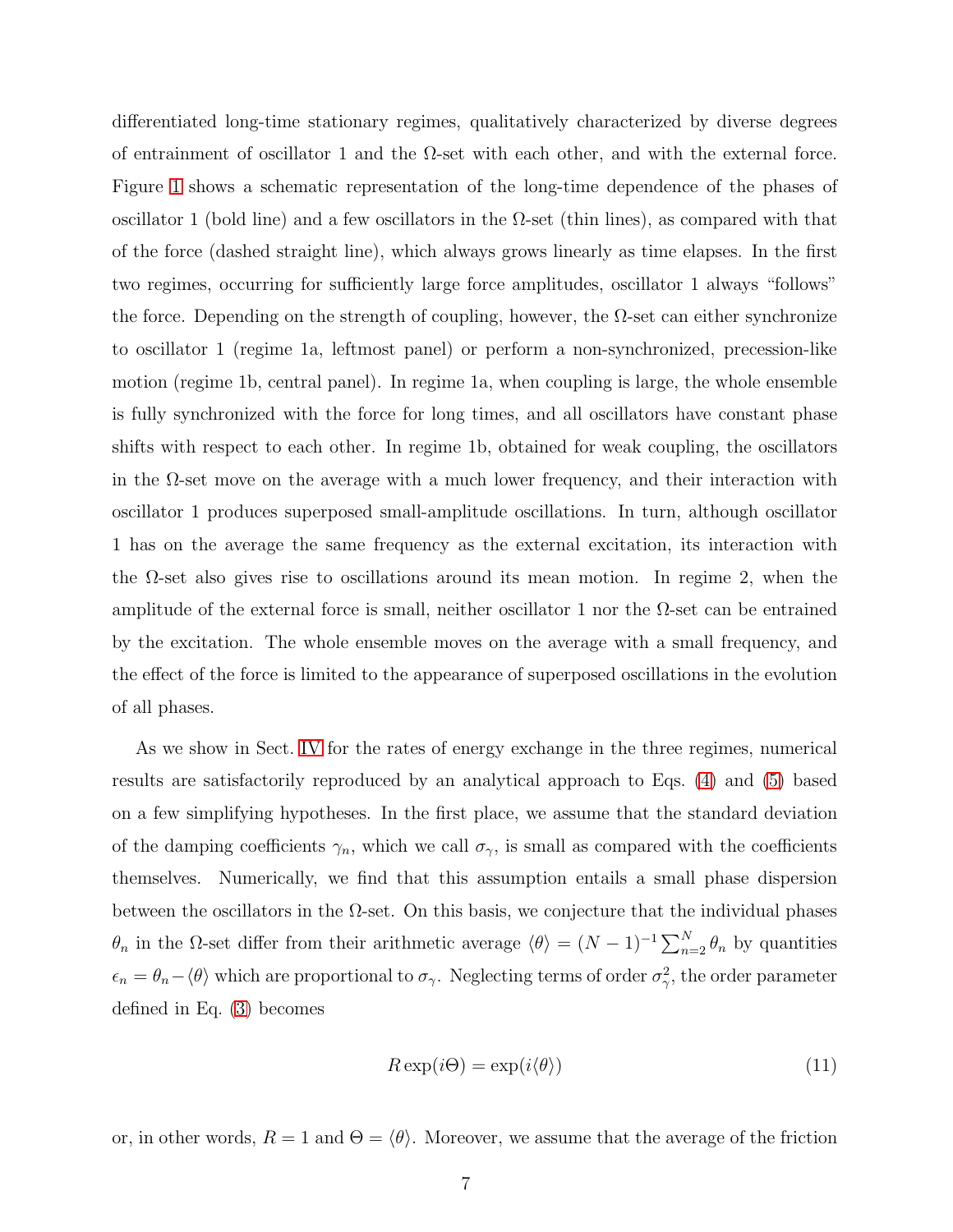

<span id="page-7-0"></span>FIG. 1. Schematic representation of the long-time dependence of phases for the three regimes of oscillation entrainment analyzed in the text. The dashed line stands for the phase of the external force, which moves at constant frequency in all cases. The full bold line corresponds to oscillator 1. The thin lines in different shades stand for the phases of five selected oscillators in the  $\Omega$ -set.

forces acting in the  $\Omega$ -set can be approximated as

$$
\frac{1}{N-1} \sum_{n=2}^{N} \gamma_n \dot{\theta}_n = \langle \gamma \rangle \langle \dot{\theta} \rangle, \tag{12}
$$

with  $\langle \gamma \rangle = (N-1)^{-1} \sum_{n=2}^{N} \gamma_n$  the mean damping rate. This assumption amounts to neglecting statistical correlations between individual velocities and damping coefficients.

Under the above hypotheses, Eq. [\(4\)](#page-3-1) yields

<span id="page-7-2"></span>
$$
\theta_1'' = \bar{K}\sin(\Theta - \theta_1) - \gamma_1 \theta_1' + F\sin(\tau - \theta_1) \tag{13}
$$

while, averaging Eq. [\(5\)](#page-3-2) over the  $\Omega$ -set, we get

<span id="page-7-1"></span>
$$
\Theta'' = -\langle \gamma \rangle \Theta' + k \sin(\theta_1 - \Theta). \tag{14}
$$

These two equations constitute a self-consistent problem for the dynamics of the phase of oscillator 1 and of the average phase in the  $\Omega$ -set. By subtracting Eq. [\(14\)](#page-7-1) from Eq. [\(5\)](#page-3-2), moreover, we find the equation of motion for the individual deviations in the  $\Omega$ -set,  $\epsilon_n$ . Assuming  $\bar{K} \gg k$ , which holds for large N, we have

<span id="page-7-3"></span>
$$
\epsilon''_n = -\bar{K}\epsilon_n - \gamma_n \epsilon'_n - (\gamma_n - \langle \gamma \rangle)\Theta'. \tag{15}
$$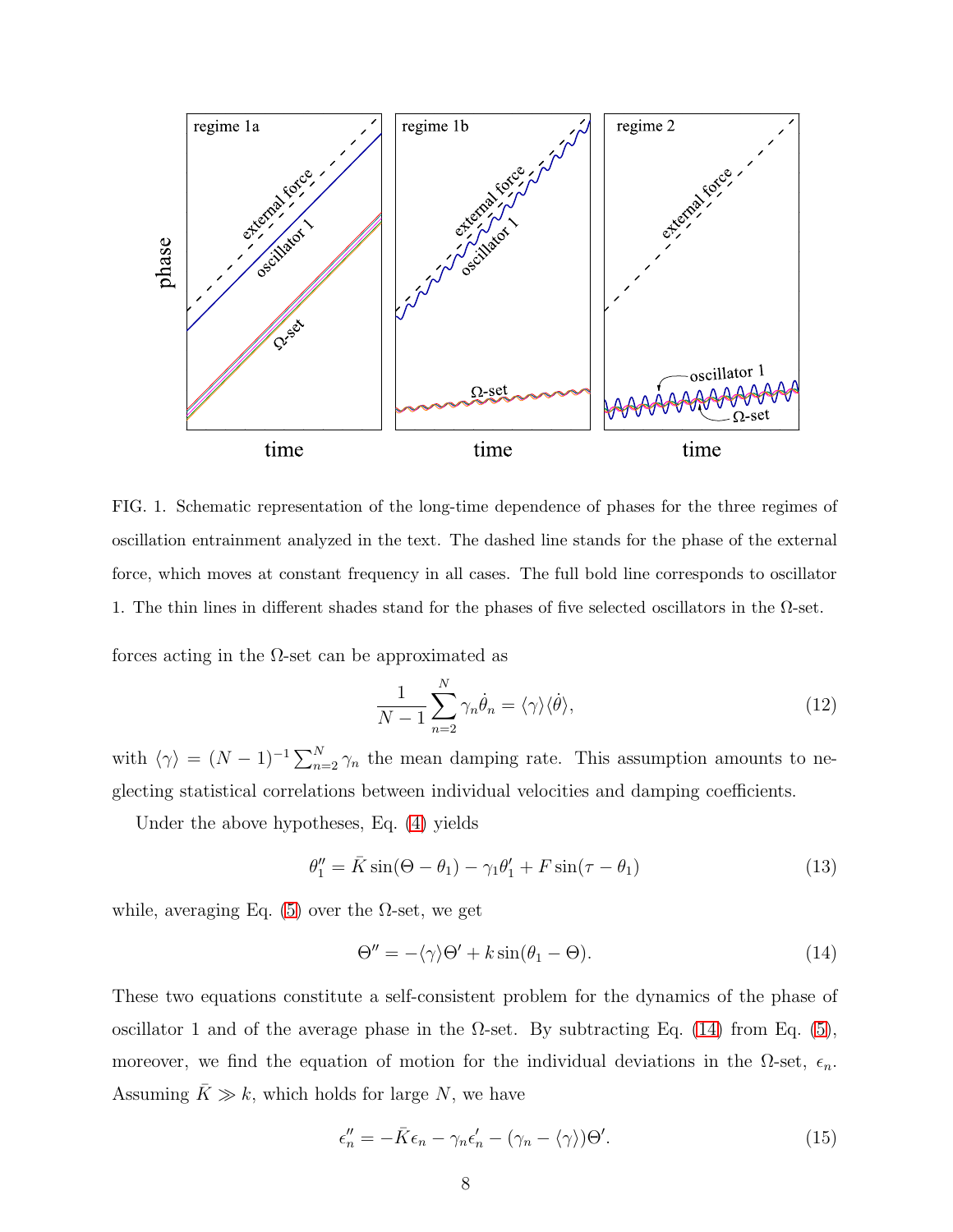From this equation, we see that in the case where all oscillators in the  $\Omega$ -set are identical –namely, when  $\gamma_n = \langle \gamma \rangle$  for all n– all the displacements  $\epsilon_n$  tend to zero for long times. In this situation, the system asymptotically behaves as just two coupled oscillators excited by an external force, with phases  $\theta_1$  and  $\Theta$  governed by Eqs. [\(13\)](#page-7-2) and [\(14\)](#page-7-1).

In the following, we study the stationary (long-time) solutions of Eqs. [\(13\)](#page-7-2) to [\(15\)](#page-7-3) in the generic case in which the damping coefficients are not identical, within the three dynamical regimes pointed out above. Our treatment is based on considering different combinations of the parameters in suitably chosen limits, which are representative of each regime and, at the same time, allow for the derivation of analytical results.

#### A. Regime 1a

Both in regimes 1a and in 1b, oscillator 1 is entrained by the external force. This indicates that, in the right-hand side of Eq. [\(13\)](#page-7-2), the last term is dominant over the first, which stands for the interaction with the  $\Omega$ -set. If, in addition, the external force dominates over the friction force given by the second term, we expect that the phase shift between oscillator 1 and the external force remains small for long times:

<span id="page-8-4"></span>
$$
\theta_1(\tau) = \tau - \eta(\tau),\tag{16}
$$

with  $|\eta(\tau)| \ll 1$  for large  $\tau$ . The condition

<span id="page-8-3"></span>
$$
F \gg \bar{K}, \gamma_1. \tag{17}
$$

defines the approximation under which we deal with regimes 1a and 1b.

Equations [\(13\)](#page-7-2) and [\(14\)](#page-7-1) yield, to the first significant order in  $\eta$ ,

<span id="page-8-2"></span>
$$
\eta'' = \bar{K}\sin(\tau - \Theta) - \gamma_1(\eta' - 1) - F\eta \tag{18}
$$

and

<span id="page-8-1"></span>
$$
\Theta'' = -\langle \gamma \rangle \Theta' + k \sin(\tau - \Theta),\tag{19}
$$

respectively. In this last equation, we recognize the same equation of motion as for a single phase oscillator subjected to an external force, Eq. [\(8\)](#page-4-1). According to our discussion in Sect. [II A,](#page-4-2) the solutions describe either synchronization or precession of the average phase in the  $\Omega$ -set. The case of synchronization, for which

<span id="page-8-0"></span>
$$
\langle \gamma \rangle < k,\tag{20}
$$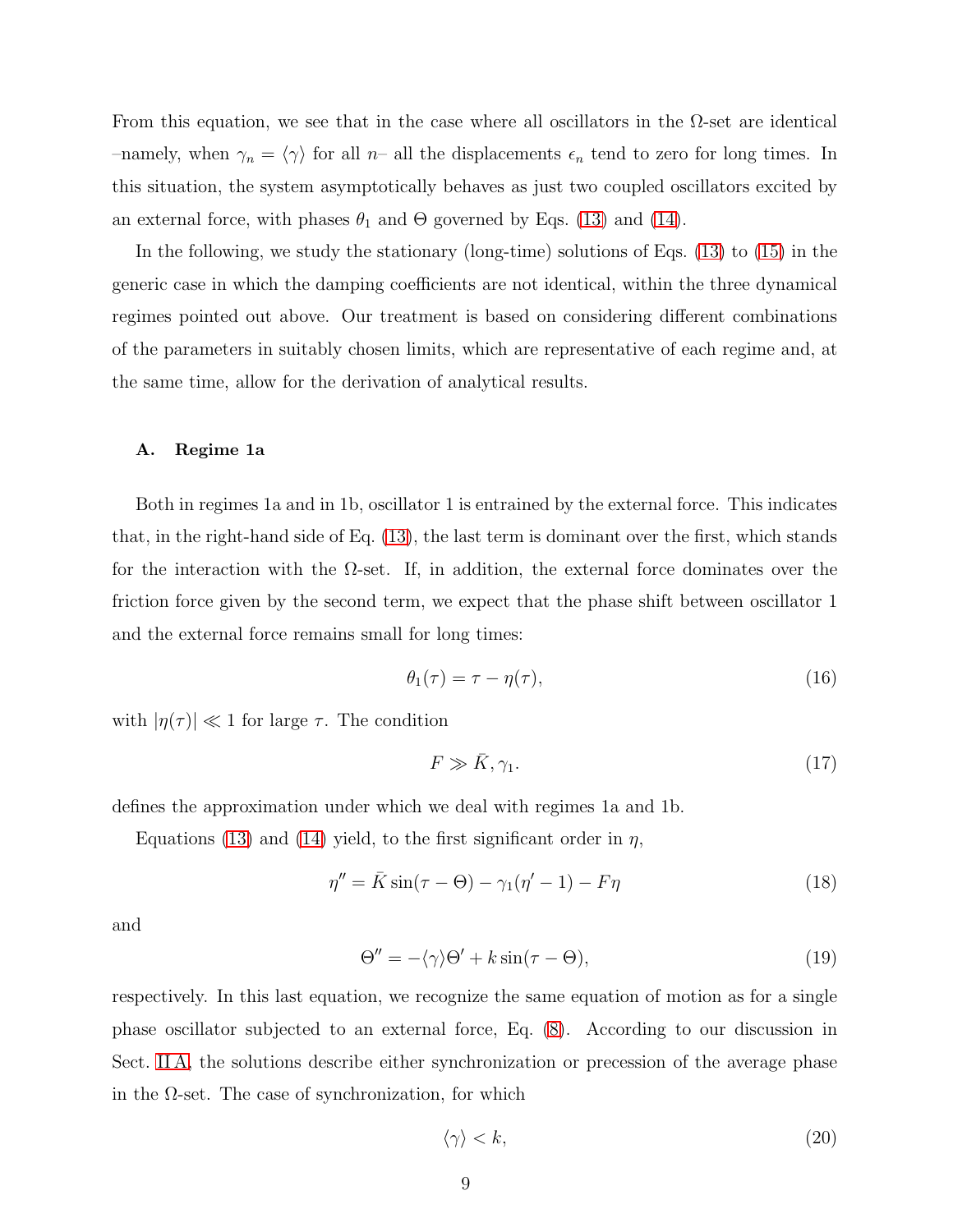defines the regime 1a considered here.

Given condition [\(20\)](#page-8-0), the solution to Eq. [\(19\)](#page-8-1) asymptotically approaches the form  $\Theta(\tau)$  =  $\tau - \Phi$ , with sin  $\Phi = \langle \gamma \rangle / k$  and cos  $\Phi > 0$ . Replacing this result into Eq. [\(18\)](#page-8-2) we get, for the stationary value of  $\eta(\tau)$ ,

<span id="page-9-2"></span>
$$
\eta = \frac{1}{F} \left[ \gamma_1 + (N - 1)\langle \gamma \rangle \right] = \frac{\Gamma}{F},\tag{21}
$$

where  $\Gamma = \sum_{n=1}^{N} \gamma_n$  is the sum of the damping coefficients all over the ensemble. Meanwhile, from Eq. [\(15\)](#page-7-3) we have

<span id="page-9-0"></span>
$$
\epsilon_n = -\frac{1}{K} (\gamma_n - \langle \gamma \rangle), \tag{22}
$$

for long times. Note that, by virtue of Eqs. [\(17\)](#page-8-3) and [\(20\)](#page-8-0), the result obtained for  $\eta$  is consistent with the assumption  $|\eta(\tau)| \ll 1$ , while Eq. [\(22\)](#page-9-0) verifies the hypothesis that individual phase deviations in the  $\Omega$ -set are, on the average, proportional to the standard deviation of the damping coefficients,  $\sigma_{\gamma}$ .

In summary, under the present approximations, regime 1a corresponds to the situation where a sufficiently strong external force is able to fully entrain the oscillator ensemble. For long times, the whole system moves rigidly with the same frequency as the force. Different damping rates determine different individual asymptotic phases, so that the Ω-set displays a phase dispersion proportional to the standard deviation of the  $\gamma_n$ .

#### B. Regime 1b

For  $\langle \gamma \rangle > k$ , as we have seen in Sect. [II A,](#page-4-2) the solution to Eq. [\(19\)](#page-8-1) for the average phase of the  $\Omega$ -set corresponds to a precession-like motion, not converging to a constant phase shift with oscillator 1 and the external force. Although this solution cannot be explicitly written down, the limit

<span id="page-9-1"></span>
$$
\langle \gamma \rangle \gg k \tag{23}
$$

admits an approximate analytical treatment whose output is in good agreement with numerical results (see Sect. [IV\)](#page-12-0). Under condition [\(23\)](#page-9-1), the large average friction implies that the  $\Omega$ -set moves at a small frequency,  $\nu \ll 1$ . Superposed to this motion, its phase performs oscillations of small amplitude,  $A \ll 1$ , with the same frequency as the external force, due to the effect of coupling with oscillator 1. Meanwhile, since condition [\(17\)](#page-8-3) also holds in regime 1b, oscillator 1 should be close to the external force for long times. Due to the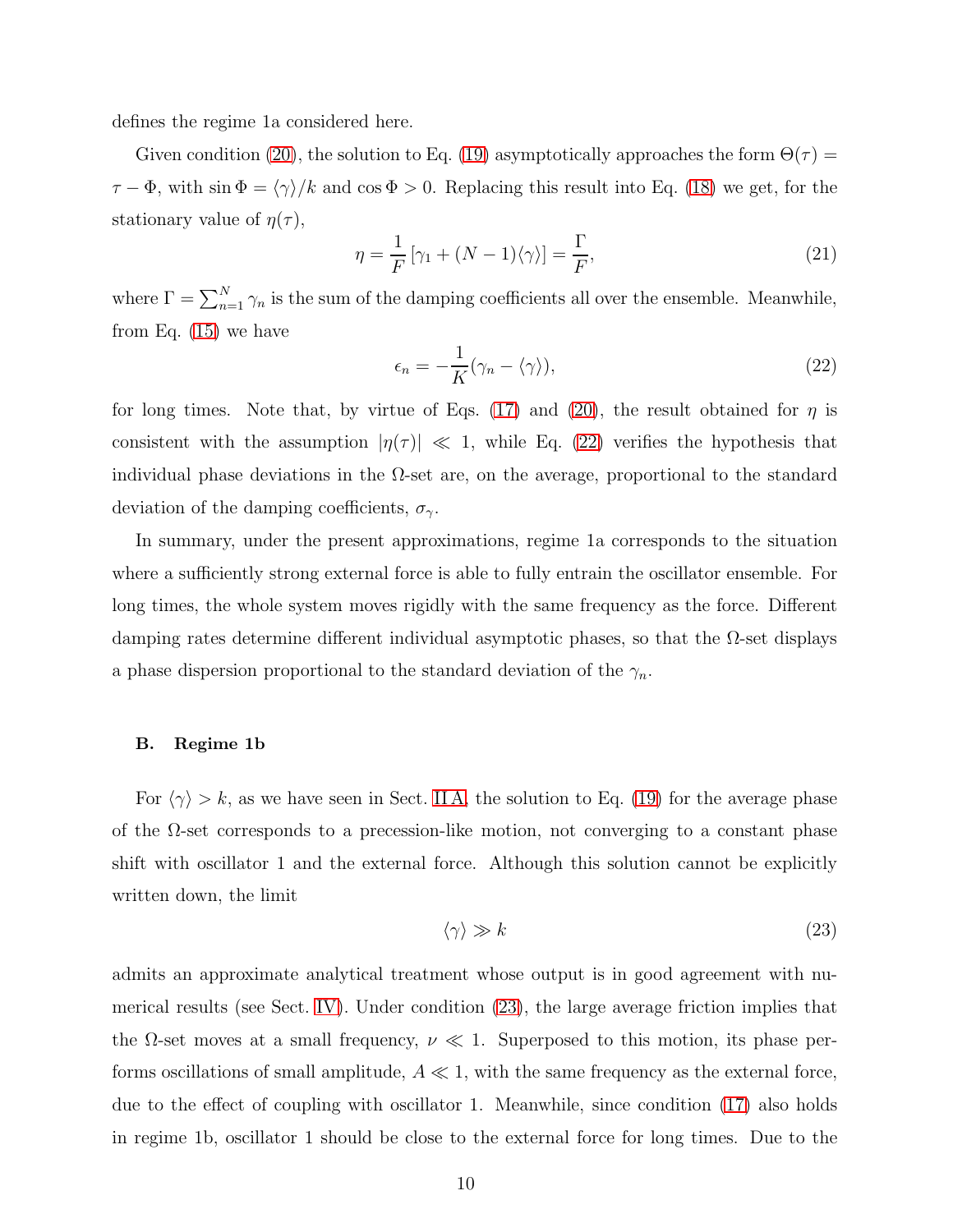interaction with the  $\Omega$ -set, however, the phase shift  $\eta(\tau)$  in Eq. [\(16\)](#page-8-4) is no more expected to asymptotically approach a constant value.

For the average phase in the  $\Omega$ -set, we propose the *Ansatz* 

<span id="page-10-0"></span>
$$
\Theta(\tau) = A \cos[(1 - \nu)\tau - \Psi] + \nu\tau. \tag{24}
$$

To the leading orders in  $\nu$  and  $A$  and neglecting higher-harmonic contributions, replacement of this Ansatz into Eq. [\(19\)](#page-8-1) gives

<span id="page-10-1"></span>
$$
A = \frac{k}{\sqrt{1 + \langle \gamma \rangle^2}}\tag{25}
$$

for the oscillation amplitude. Moreover, averaging the same equation over the fast oscillation of frequency  $1 - \nu$  in Eq. [\(24\)](#page-10-0), we get

$$
\nu = \frac{1}{2}A^2 = \frac{k^2}{2(1 + \langle \gamma \rangle^2)}
$$
\n(26)

for the precession frequency. The phase  $\Psi$  in Eq. [\(24\)](#page-10-0) can also be obtained from this solution but, for brevity, it is not reported here. In fact, as is the case with the phases of all the oscillations considered in the following and in Sect. [III C,](#page-11-0)  $\Psi$  is not involved in the calculation of the time-averaged rates of energy exchange considered in Sect. [IV.](#page-12-0)

For the phase shift between oscillator 1 and the external force, Eq. [\(18\)](#page-8-2) yields

<span id="page-10-2"></span>
$$
\eta(\tau) = \frac{\gamma_1}{F} + \frac{\bar{K}}{\sqrt{(F-1)^2 + \gamma_1^2}} \cos(\tau - \psi_1).
$$
 (27)

Note that Eqs. [\(25\)](#page-10-1) to [\(27\)](#page-10-2), together with conditions [\(17\)](#page-8-3) and [\(23\)](#page-9-1), are consistent with the assumptions  $\eta$ ,  $A, \nu \ll 1$ . The long-time solution to Eq. [\(15\)](#page-7-3) is now

<span id="page-10-3"></span>
$$
\epsilon_n(\tau) = \frac{A(\gamma_n - \langle \gamma \rangle)}{\sqrt{(\bar{K} - 1)^2 + \gamma_n^2}} \cos(\tau - \psi_n).
$$
 (28)

for  $n = 2, \ldots, N$ , with A given by Eq. [\(25\)](#page-10-1).

In regime 1b, in summary, the external force is able to entrain oscillator 1, but the  $\Omega$ -set remains not entrained, and its average phase precedes with respect to that of the force. Due to its interaction with the  $\Omega$ -set, oscillator 1 is not perfectly synchronized with the external force. Although, on the average, it moves with the same frequency as the force, the phase shift oscillates itself with a small amplitude. Likewise, the average phase in the  $\Omega$ -set oscillates around its predominantly preceding motion, and individual oscillators within the  $\Omega$ -set move with respect to each other with their own amplitudes and phases.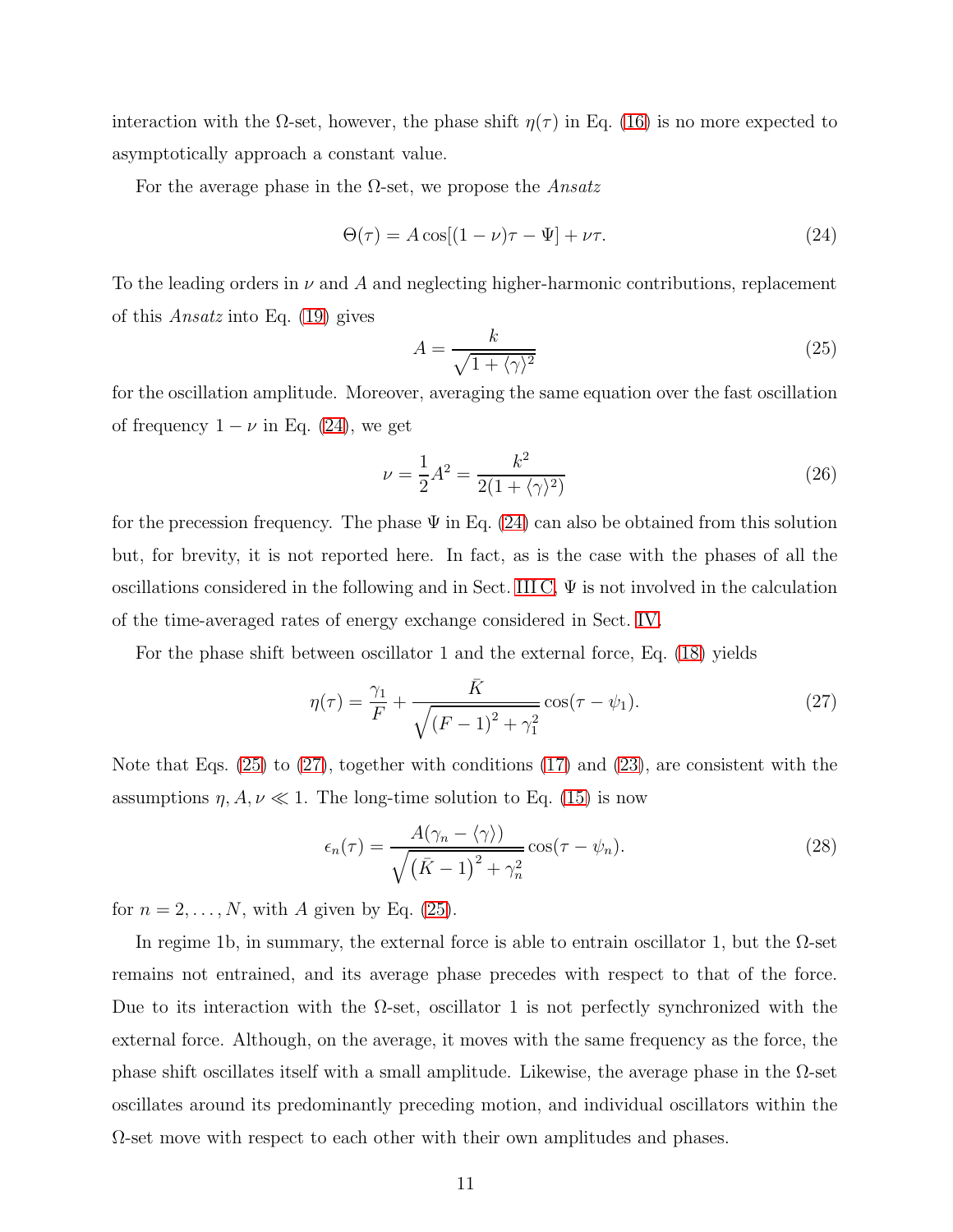#### <span id="page-11-0"></span>C. Regime 2

When external forcing is weak as compared to damping and coupling, oscillator 1 cannot be entrained by the force. In the limit

$$
F \ll \bar{K}, \gamma_1,\tag{29}
$$

it is observed that both oscillator 1 and the  $\Omega$ -set move, on the average, at frequency  $\nu \ll 1$ , with a small phase difference between them. The marginal effect of the external force, however, makes them oscillate with small amplitude around their average precession motion, much as observed for the  $\Omega$ -set in regime 1b. Therefore, our *Ansatz* for the time dependence of their phases is

$$
\theta_1(\tau) = a_1 \cos[(1 - \nu)\tau - \psi_1] + \nu\tau,
$$
  
\n
$$
\Theta(\tau) = A \cos[(1 - \nu)\tau - \Psi] + \nu\tau + \Theta_0.
$$
\n(30)

Operating as for the  $\Omega$ -set oscillations in regime 1b, we find

<span id="page-11-1"></span>
$$
a_1 = \frac{F}{\sqrt{\left[\bar{r}\bar{K} - 1 + r(N-1)\right]^2 + \left(\bar{r}\gamma_1 + r\Gamma\right)^2}},\tag{31}
$$

$$
A = \frac{\sqrt{rF}}{\sqrt{\left[\bar{r}\bar{K} - 1 + r(N-1)\right]^2 + \left(\bar{r}\gamma_1 + r\Gamma\right)^2}},\tag{32}
$$

for the oscillation amplitudes of phases  $\theta_1$  and  $\Theta$ , and

<span id="page-11-3"></span>
$$
\nu = \frac{1}{2}A^2 + \frac{\bar{r}\gamma_1}{2\Gamma}a_1^2\tag{33}
$$

for the precession frequency. In the above equations,  $\Gamma$  is defined as in Eq. [\(21\)](#page-9-2), and

<span id="page-11-2"></span>
$$
r = \frac{k^2}{(k-1)^2 + \langle \gamma \rangle^2}, \quad \bar{r} = 1 - r.
$$
 (34)

Individual departures from the average phase  $\Theta$  in the  $\Omega$ -set, given by  $\epsilon_n(\tau)$   $(n = 2, \ldots, N)$ , have exactly the same form as in Eq.  $(28)$ , except that A is now given by Eq.  $(32)$ .

In regime 2, where both oscillator 1 and the  $\Omega$ -set precede with respect to the external force and move close to each other, the special dynamical status of oscillator 1 fades out –although it always mediates the effect of the external force on the system. Within our approximations, and depending on the value of the coefficient r given by Eq.  $(34)$ , the trajectory of oscillator 1 may lie completely inside the  $\Omega$ -set. From the viewpoint of its motion, therefore, oscillator 1 could remain qualitatively indiscernible from the rest of the ensemble.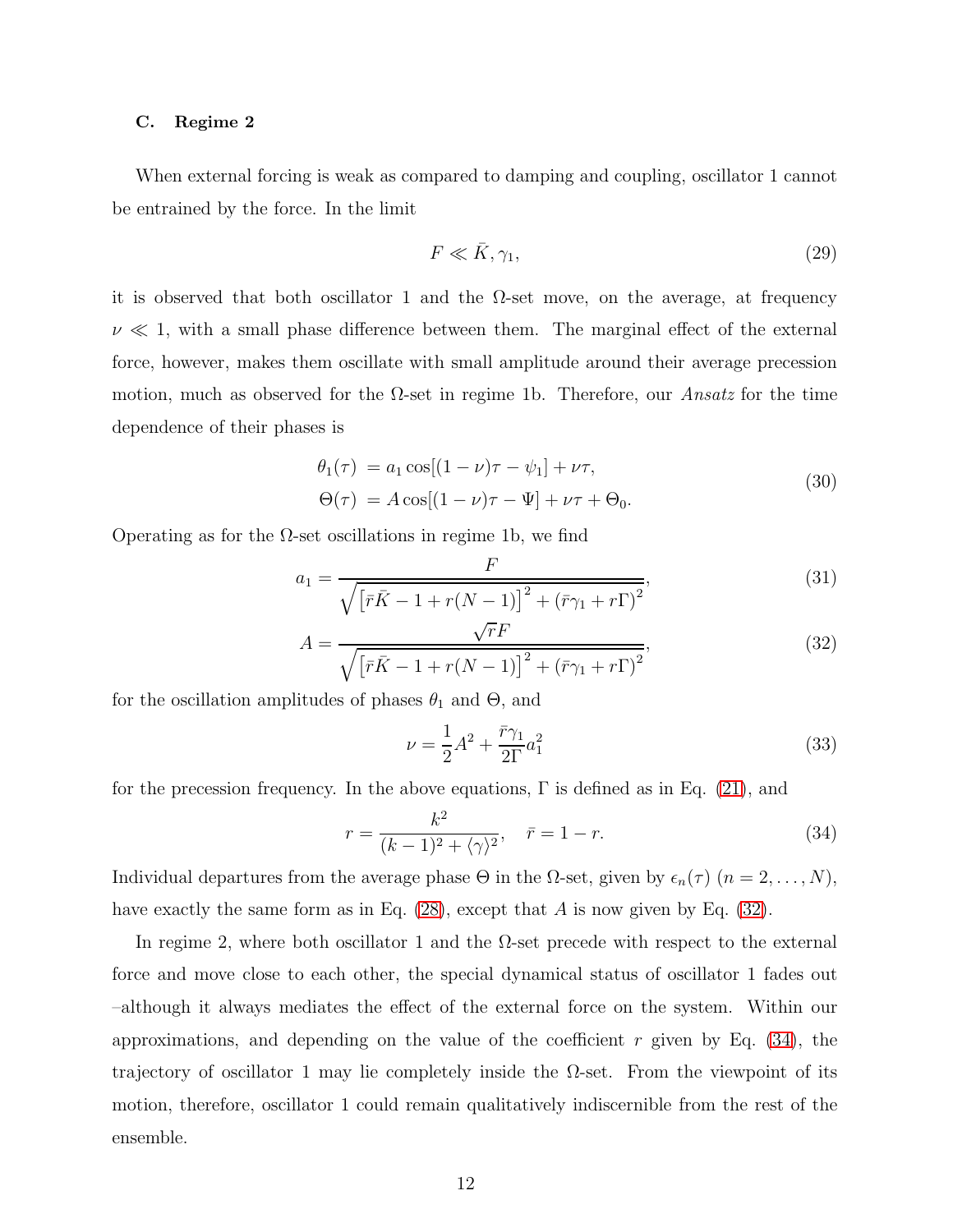# <span id="page-12-0"></span>IV. ENERGY EXCHANGE IN DIFFERENT REGIMES: DEPENDENCE ON DAMPING

In this section, we report the expressions for the different contributions to the rate of energy exchange in Eq. [\(7\)](#page-4-3), obtained from the analytical approximations discussed in Sect. [III](#page-5-1) for the long-time dynamical regimes 1a, 1b, and 2. The contributions computed from these expressions are then compared with estimations deriving from numerical integration of the equations of motion [\(4\)](#page-3-1) and [\(5\)](#page-3-2), and their dependence with the damping rate of each oscillator is discussed. Numerical results were obtained for ensembles of  $N = 100$  oscillators, using a standard fourth-order Runge-Kutta algorithm with an integration step two orders of magnitude lower than the shortest oscillation period in the system, which is determined by the frequency of the external force. Long-time conditions were achieved by letting transients which spanned several times the typical relaxation interval of energy damping. Time averages of energy exchange were computed over many oscillation periods in the long-time regime.

In regime 1a, we find

<span id="page-12-2"></span>
$$
w_1^{\Omega} = -(N-1)\langle \gamma \rangle,
$$
  
\n
$$
w_1^{\Gamma} = -\gamma_1,
$$
  
\n
$$
w_1^F = (N-1)\langle \gamma \rangle + \gamma_1.
$$
\n(35)

for oscillator 1, and

<span id="page-12-1"></span>
$$
w_n^{\Omega} = \left(1 - \frac{1}{N}\right) (\gamma_n - \langle \gamma \rangle),
$$
  
\n
$$
w_n^{\Gamma} = -\gamma_n,
$$
  
\n
$$
w_n^F = \frac{1}{N} \gamma_n + \left(1 - \frac{1}{N}\right) \langle \gamma \rangle,
$$
\n(36)

for  $n = 2, ..., N$ . Note that  $w_n^{\Omega} + w_n^{\Gamma} + w_n^F = 0$  for all n, as expected for any stationary dynamical state, where the incoming and outgoing mechanical power must compensate each other at each oscillator. As advanced in Sect. [II,](#page-3-4) moreover, we have  $w_n^{\Gamma} < 0$ , because damping always brings about a loss of energy.

In this regime, the rates of energy exchange depend linearly on the damping coefficients. According to the first of Eqs. [\(36\)](#page-12-1), energy transfer between each oscillator in the  $\Omega$ -set and the  $\Omega$ -set itself occurs from the oscillators whose damping rate is smaller than the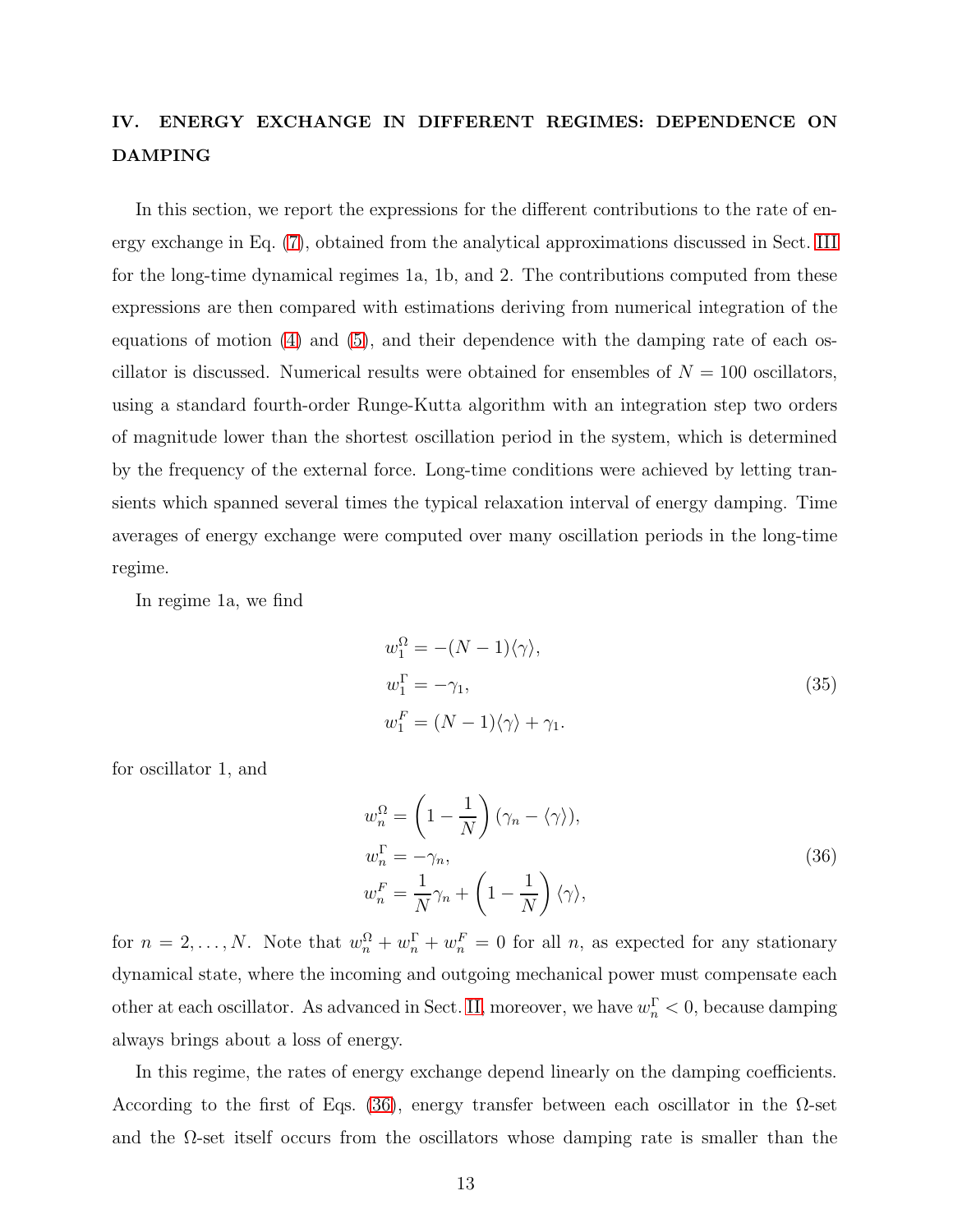average towards those with larger coefficients. Meanwhile, the third of Eqs. [\(36\)](#page-12-1) shows that the energy transfer from the external force towards the  $\Omega$ -set, mediated by oscillator 1, is always positive. For large systems  $(N \gg 1)$ ,  $w_n^F$  is virtually independent of  $\gamma_n$ , and it is solely determined by the average damping rate. Figure [2](#page-13-0) shows the three contributions for the oscillators in the  $\Omega$ -set as functions of the individual coefficients  $\gamma_n$ , with the parameters given in the caption. Lines and symbols correspond, respectively, to analytical and numerical results. Their mutual agreement is very satisfactory.



<span id="page-13-0"></span>FIG. 2. Rates of energy exchange  $-w_n^{\Omega}$  $_n^{\Omega}, w_n^{\Gamma}$  $_n^{\Gamma}$ , and  $w_n^F$  – in regime 1a, as functions of the damping coefficients of individual oscillators in the  $\Omega$ -set. Lines correspond to the analytical results of Eqs. [\(36\)](#page-12-1), and symbols show numerical results for  $N = 100$ , both for  $\overline{K} = 10$  and  $F = 100$ . The damping coefficients were drawn from a normal distribution with mean  $\langle \gamma \rangle = 0.2$  and standard deviation  $\sigma_{\gamma} = 0.05$ , yielding  $\gamma_1 = 0.22$ .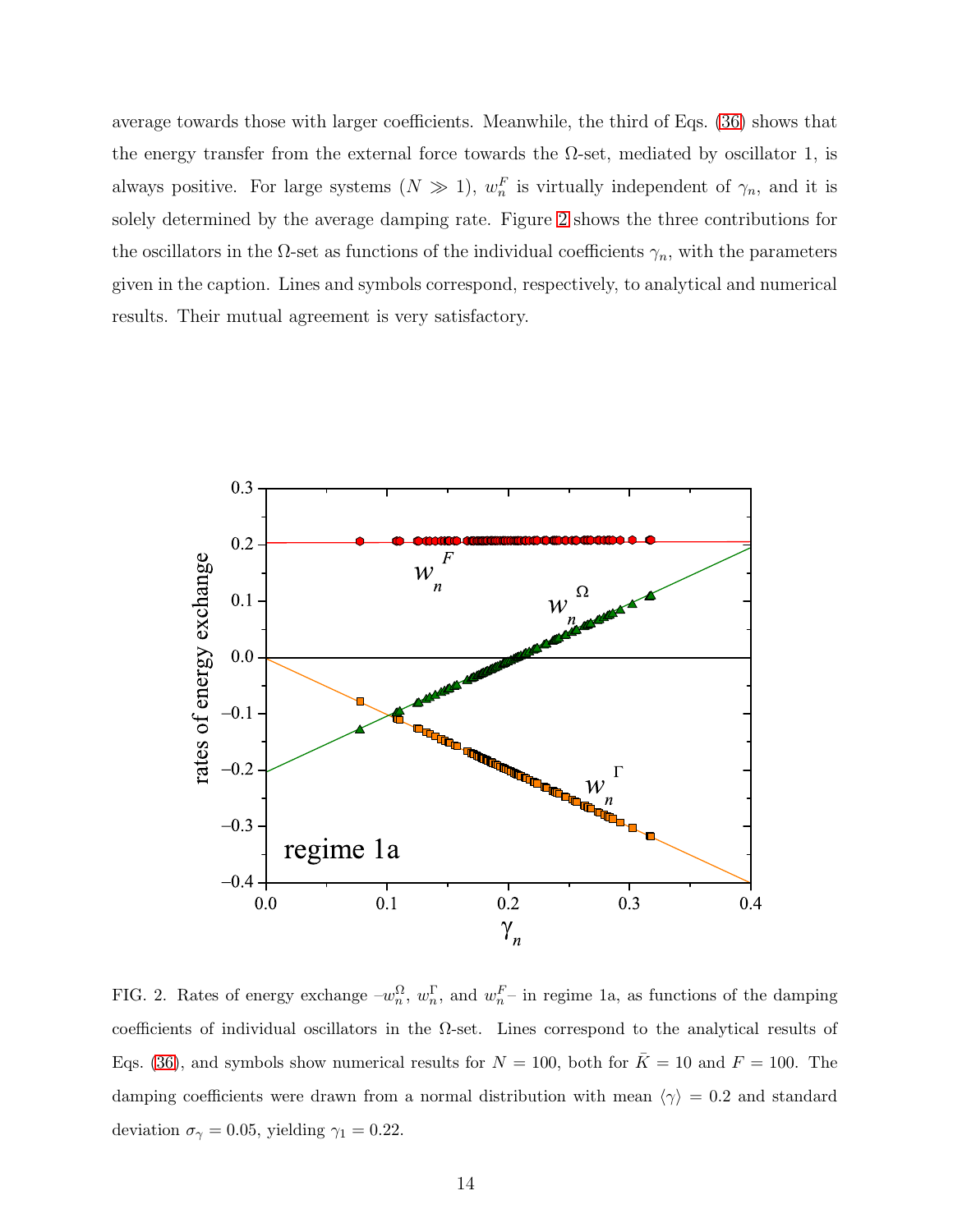In regime 1b, the rates of energy transfer for oscillator 1 are

<span id="page-14-1"></span>
$$
w_1^{\Omega} = -\frac{A^2}{2} (N - 1) \langle \gamma \rangle,
$$
  
\n
$$
w_1^{\Gamma} = -\gamma_1,
$$
  
\n
$$
w_1^F = \frac{A^2}{2} (N - 1) \langle \gamma \rangle + \gamma_1,
$$
\n(37)

while for the  $\Omega$ -set we have

<span id="page-14-0"></span>
$$
w_n^{\Omega} = \frac{A^2(\bar{K} - 1)\bar{K}}{2} \frac{\gamma_n - \langle \gamma \rangle}{(\bar{K} - 1)^2 + \gamma_n^2},
$$
  
\n
$$
w_n^{\Gamma} = -\frac{A^2}{2} \gamma_n \frac{(\bar{K} - 1)^2 + \langle \gamma \rangle^2}{(\bar{K} - 1)^2 + \gamma_n^2},
$$
  
\n
$$
w_n^F = \frac{A^2}{2} \frac{(\bar{K} - 1)\bar{K}\langle \gamma \rangle - \gamma_n(\bar{K} - 1 - \langle \gamma \rangle^2)}{(\bar{K} - 1)^2 + \gamma_n^2},
$$
\n(38)

where the amplitude A is given by Eq. [\(25\)](#page-10-1). Again,  $w_n^{\Omega} + w_n^{\Gamma} + w_n^F = 0$  and  $w_n^{\Gamma} < 0$  for all n.

Since the amplitude  $A$  does not depend on the individual damping coefficients, it is convenient to analyze the  $\gamma_n$ -dependence of the rates of energy exchange in the  $\Omega$ -set through the normalized quantities  $u_n^{\Omega} = 2A^{-2}w_n^{\Omega}$  $_n^{\Omega}, u_n^{\Gamma} = 2A^{-2}w_n^{\Gamma}$  $_n^{\Gamma}$ , and  $u_n^F = 2A^{-2}w_n^F$ . Besides  $\gamma_n$ , these quantities depend on the parameters  $\bar{K}$  and  $\langle \gamma \rangle$ . As discussed for  $w_n^{\Omega}$  $\frac{\Omega}{n}$  in regime 1a,  $u_n^{\Omega}$  $\frac{\Omega}{n}$  switches its sign at  $\gamma_n = \langle \gamma \rangle$ , although now the change can be from positive to negative or vice versa. Moreover,  $u_n^F$  can also change sign, depending on the values of  $\bar{K}$  and  $\langle \gamma \rangle$ . Careful inspection of Eqs. [\(38\)](#page-14-0) reveals that there are three qualitatively different cases, with different sign combinations for  $u_n^{\Omega}$  $_n^{\Omega}$  and  $u_n^F$ :  $\bar{K}$  < 1 (case A),  $1 < \bar{K} < 1 + \langle \gamma \rangle^2$  (case B), and  $1 + \langle \gamma \rangle^2 < \bar{K}$ .

Curves in Fig. [3](#page-19-0) illustrate the normalized rates of energy exchange as functions of  $\gamma_n$  in the three cases, as calculated from Eqs. [\(38\)](#page-14-0) with the parameters specified in the caption. In case A, as we see in the upper panel,  $u_n^{\Omega}$  $\frac{\Omega}{n}$  is positive for  $\gamma_n < \langle \gamma \rangle$  and negative otherwise. Unlike what happens in regime 1a (Fig. [2\)](#page-13-0) and in cases B and C, a net transfer of energy occurs in the  $\Omega$ -set from oscillators with large  $\gamma_n$  to those with small  $\gamma_n$ . Meanwhile,  $u_n^F$  switches from negative to positive values as  $\gamma_n$  grows. This shows that, depending on  $\gamma_n$ , energy transfer between oscillator 1 and the  $\Omega$ -set can have either direction. In case B (middle panel),  $u_n^{\Omega}$ n is negative for  $\gamma_n < \langle \gamma \rangle$  and positive otherwise, while  $u_n^F$  remains positive for any damping coefficient. In case C (lower panel) the changes of sign in  $u_n^{\Omega}$  and  $u_n^F$  are the opposite as in case A.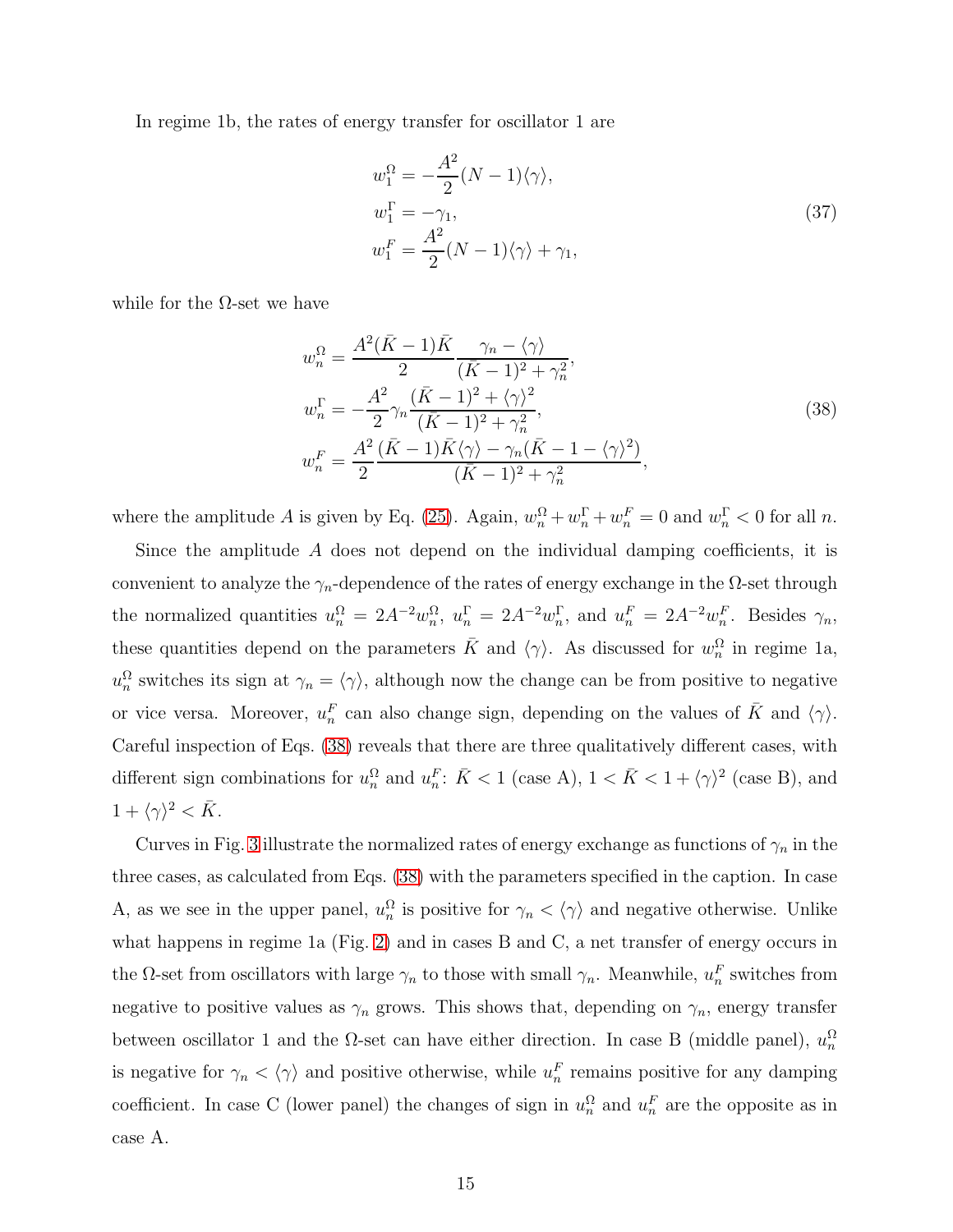Numerical results for the three cases, represented by symbols in Fig. [3,](#page-19-0) are again in very good agreement with the analytical approximation. Note that, according to Eqs. [\(38\)](#page-14-0), the three rates of energy exchange decrease as  $\gamma_n^{-1}$  for sufficiently large damping coefficients. For  $u_n^{\Gamma}$  $_n^{\prime}$ , which vanishes for  $\gamma_n = 0$ , this implies that it must reach a minimum for an intermediate value of the damping coefficient. This minimum is clearly visible in the three panels of Fig. [3.](#page-19-0) Moreover, since  $u_n^{\Omega}$  $\frac{\Omega}{n}$  crosses zero at  $\gamma_n = \langle \gamma \rangle$ , it must also attain a minimum or a maximum at a damping coefficient larger than  $\langle \gamma \rangle$ , and the same happens to  $u_n^F$  in cases A and C. However, whether these extrema are effectively realized in a given oscillator ensemble depends on the dispersion of the damping coefficients. In the examples considered in Fig. [3,](#page-19-0) the extrema in  $u_n^{\Omega}$  $\frac{\Omega}{n}$  and  $u_n^F$  lie outside the interval spanned by the numerical values of  $\gamma_n$ .

Finally, in regime 2 we find

<span id="page-15-0"></span>
$$
w_1^{\Omega} = -(N-1)\langle \gamma \rangle \left(\frac{A^2}{2} + \nu^2\right),
$$
  
\n
$$
w_1^{\Gamma} = -\gamma_1 \left(\frac{a_1^2}{2} + \nu^2\right),
$$
  
\n
$$
w_1^F = \frac{A^2}{2}(N-1)\langle \gamma \rangle + \frac{a_1^2}{2}\gamma_1 + \Gamma \nu^2.
$$
\n(39)

for oscillator 1 and

$$
w_n^{\Omega} = \frac{A^2(\bar{K}-1)\bar{K}}{2} \frac{\gamma_n - \langle \gamma \rangle}{(\bar{K}-1)^2 + \gamma_n^2} + (\gamma_n - \langle \gamma \rangle) \nu^2,
$$
  
\n
$$
w_n^{\Gamma} = -\frac{A^2}{2} \gamma_n \frac{(\bar{K}-1)^2 + \langle \gamma \rangle^2}{(\bar{K}-1)^2 + \gamma_n^2} - \gamma_n \nu^2,
$$
  
\n
$$
w_n^{\Gamma} = \frac{A^2}{2} \frac{(\bar{K}-1)\bar{K}\langle \gamma \rangle - \gamma_n(\bar{K}-1-\langle \gamma \rangle^2)}{(\bar{K}-1)^2 + \gamma_n^2} + \langle \gamma \rangle \nu^2.
$$
\n(40)

for the  $\Omega$ -set, with A given by Eq. [\(32\)](#page-11-1). As in regimes 1a and b,  $w_n^{\Omega} + w_n^{\Gamma} + w_n^{\Gamma} = 0$  and  $w_n^{\Gamma} < 0$  for all *n*.

For the oscillators in the  $\Omega$ -set, the three rates of energy exchange consist of two contributions. The first one has exactly the same form as for regime 1b, Eqs. [\(38\)](#page-14-0), although the amplitude A has a different dependence on the parameters –cf. Eq.  $(25)$ . The second contribution is proportional to  $\nu^2$  –cf. Eq. [\(33\)](#page-11-3)– and has a simple, at most linear, dependence on the individual damping coefficients. Since the frequency  $\nu$  is small as compared with that of the external forcing, we expect that this contribution represents a moderate correction to the first term. Therefore, the normalized rates of energy exchange are expected to roughly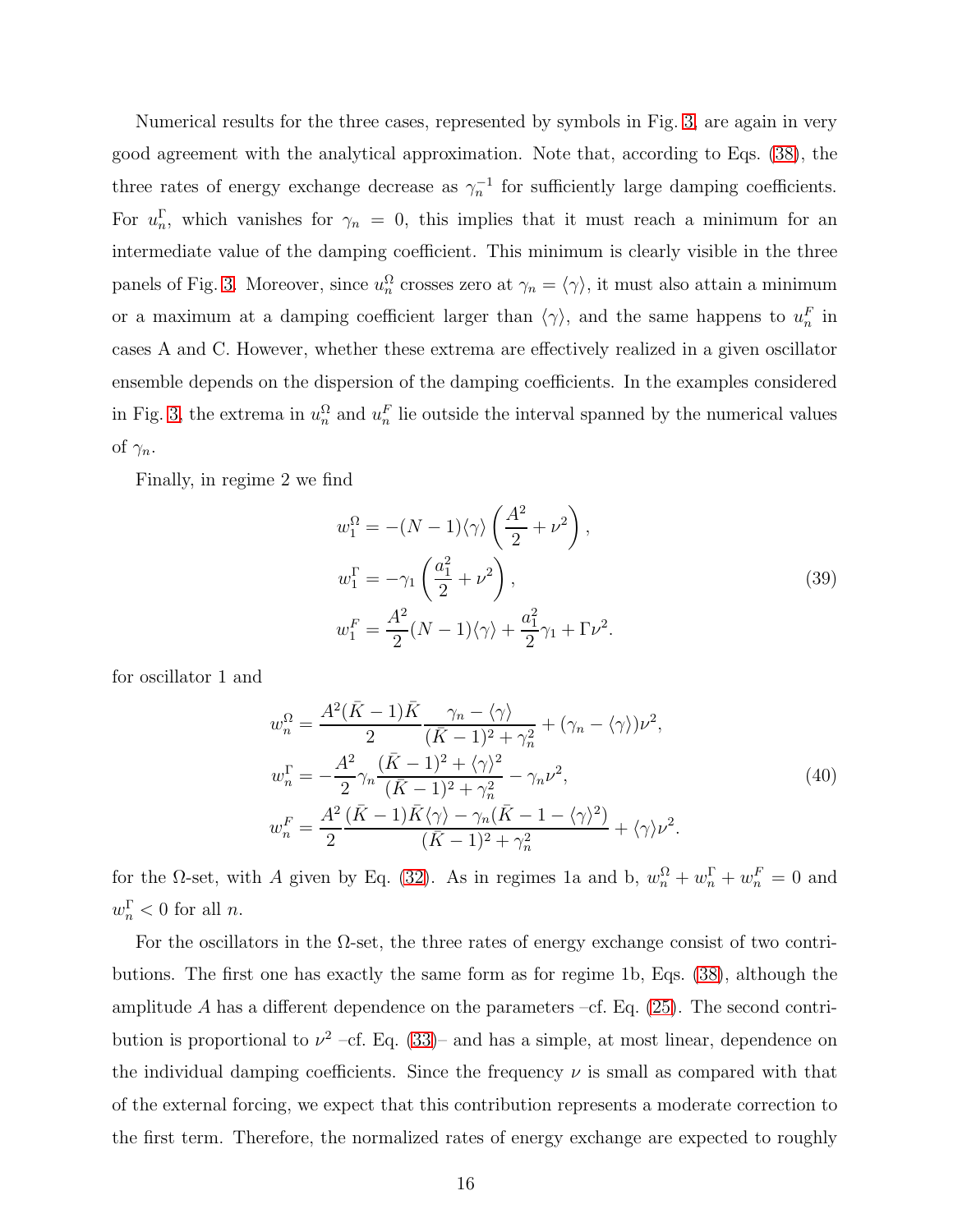exhibit the same behavior as in regime 1b. The correction, however, may imply a quantitative difference if the distribution of damping coefficients is sufficiently broad. Figure [4](#page-20-0) shows analytical and numerical results in regime 2 within the same conditions as considered in Fig. [3](#page-19-0) for regime 1b. For the three cases, the overall dependence on  $\gamma_n$  is similar to that observed in regime 1b but, especially in cases A and C, deviations ascribable to the linear dependence of the second contribution can be clearly perceived in the three normalized rates.

The results presented in Figs. [2](#page-13-0) to [4](#page-20-0) show that, depending on the parameters that control the system, a variety of qualitatively different situations occur in which concerns the contributions to energy transfer between oscillators and their dependence on the damping coefficients. In particular, the rates at which energy is exchanged through each of the mechanisms acting on the dynamics can vary non-monotonically with damping, and the direction in which energy is transferred between different parts of the system can also change.

Regarding the rates of energy exchange associated to oscillator 1 in the three regimes, Eqs. [\(35\)](#page-12-2), [\(37\)](#page-14-1), and [\(39\)](#page-15-0) make it clear that their dependence with the individual damping coefficient is much simpler than in the  $\Omega$ -set, so that they do not merit special discussion. Let us just point out the approximate proportionality to N in  $w_1^{\Omega}$  and  $w_1^F$ , which can make these rates much larger than those corresponding to the other oscillators. This difference is directly related to the role of oscillator 1 as mediator of the power transferred from the external force.

#### V. CONCLUSION

We have studied the stationary dynamics of energy exchange in an ensemble of phase oscillators coupled through the Hamiltonian mean-field model, with added energy input in the form of an external periodic force applied to one of the oscillators, and energy loss by friction. For this system, we have shown the existence of three qualitatively disparate dynamical regimes, characterized by different degrees of synchronization with the external force. Using suitable approximations, we have obtained analytical expressions for the power transfer between different parts of the system, in each of the three regimes. The approximations involve limit assumptions on the relative weight of external excitation, coupling, and friction forces, as well as on the dispersion of the damping coefficients of individual oscillators. However, analytical solutions are in very good agreement with numerical results obtained under more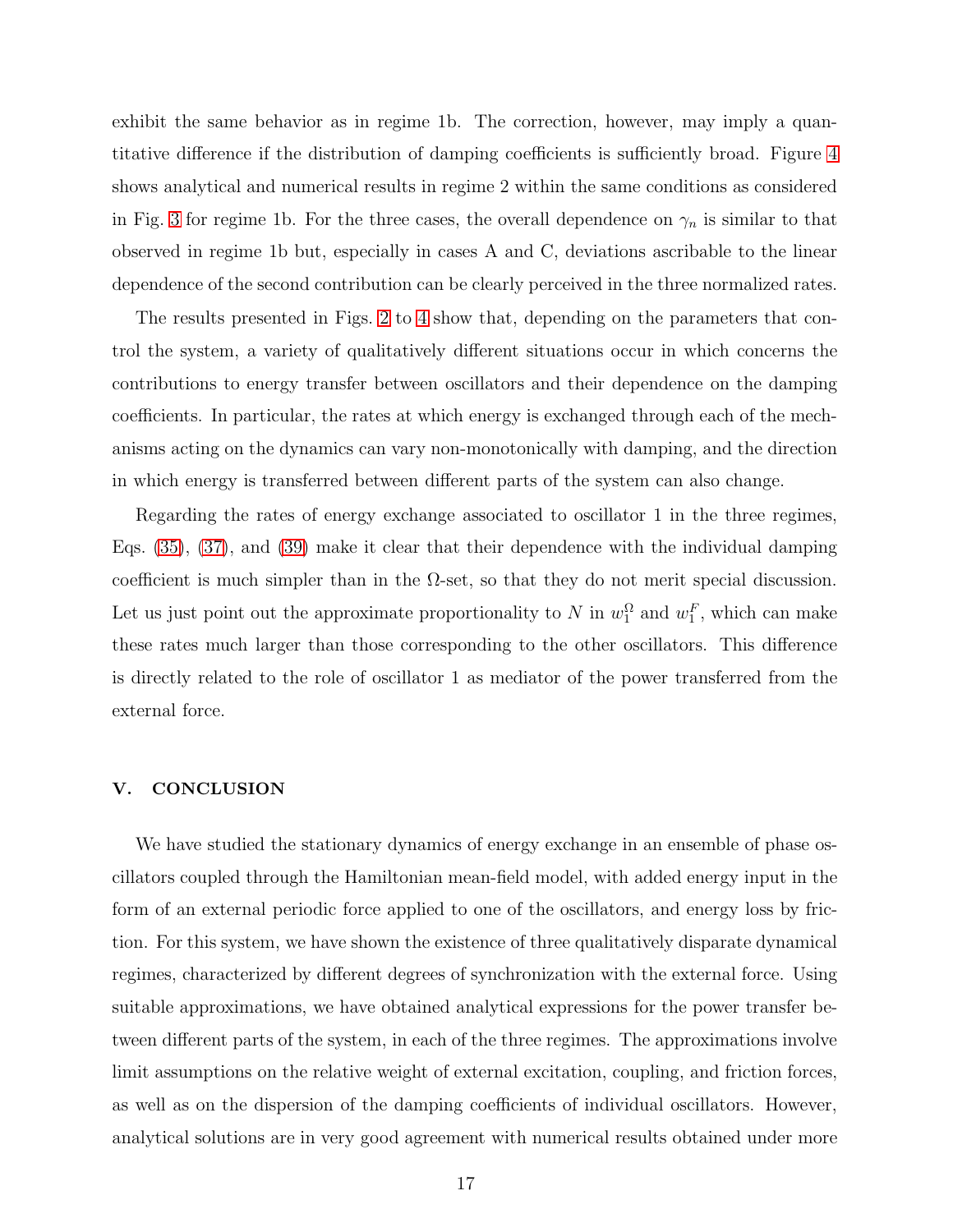relaxed conditions, which indicates that the range where each dynamical regime is observed must cover wider regions of parameter space. Nevertheless, the possibility of intermediate or mixed regimes cannot be discarded.

In the regime where the whole system is fully entrained by the external excitation, all oscillators move rigidly with the same frequency as the force. As a result of such simple dynamics, the power transfer shows monotonic dependence on the damping coefficients. In contrast, when the oscillator ensemble is only partially synchronized to the external force, this dependence is considerably richer, with non-monotonicity and changes of sign, and generally a broad diversity of behavior, depending on the parameters of the system. This is an indication that power flow inside the ensemble can be manipulated by a convenient choice of the individual damping coefficients, making it possible to destine specific locations to distinct functions regarding the distribution and dynamics of energy –such as, for instance, points of maximum power intake or maximum energy dissipation. Such possibility is relevant to the design of devices ranging from sensors to switches [\[10](#page-18-2)[–12](#page-18-4)].

A follow-up of this study may focus on the dynamics of energy exchange in an oscillator ensemble when the external excitation is turned off, and energy is freely left to dissipate by friction. Careful measurement of such ring-down stages, in fact, is a powerful tool in the detection of dynamical features such as nonlinearity, and currently plays a crucial role in the characterization of micro- and nanoscale mechanical devices [\[13](#page-18-5)[–15,](#page-18-6) [20](#page-18-11)[–22](#page-18-12)].

- <span id="page-17-0"></span>[1] A. Pikovsky, J. Kurths, and M. Rosenblum, Synchronization: A Universal Concept in Nonlinear Sciences (Cambridge University Press, Cambridge, UK, 2003).
- <span id="page-17-1"></span>[2] S. C. Manrubia, A. S. Mikhailov, and D. H. Zanette, Emergence of Dynamical Order: Synchronization Phenomena in Complex Systems (World Scientific, Singapore, 2004).
- <span id="page-17-2"></span>[3] A. T. Winfree, The Geometry of Biological Time (Springer, New York, 1980).
- <span id="page-17-3"></span>[4] Y. Kuramoto, Chemical Oscillations, Waves, and Turbulence (Springer, Berlin, 1984).
- <span id="page-17-4"></span>[5] M. Bertram and A. S. Mikhailov, Phys. Rev. E 67, 036207 (2003).
- <span id="page-17-5"></span>[6] E. M. Izhikevich, Dynamical Systems in Neuroscience: The Geometry of Excitability and Bursting (MIT Press, Cambridge, MA, 2007).
- <span id="page-17-6"></span>[7] B. Blasius, A. Huppert, and L. Stone, Nature 399, 355 (1999).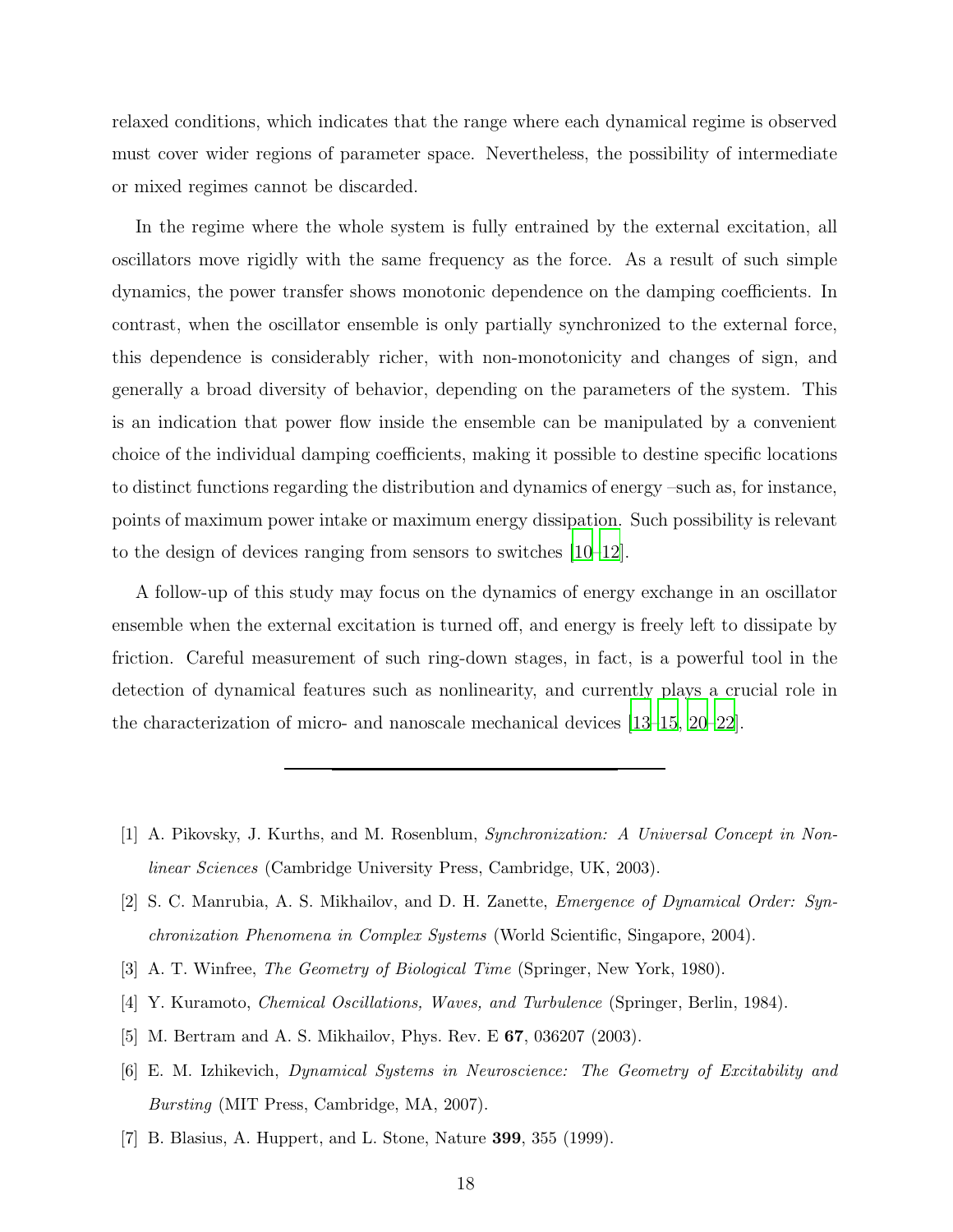- <span id="page-18-0"></span>[8] A. Vakakis, G. Kerschen, D. McFarland, O. Gendelman, and Y. Lee, Nonlinear Targeted Energy Transfer in Mechanical and Structural Systems (Springer, Dordrecht, 2008).
- <span id="page-18-2"></span><span id="page-18-1"></span>[9] I. Dincer, Comprehensive Energy Systems (Elsevier, Cambridge, MA, 2018).
- <span id="page-18-3"></span>[10] J. van Beek and R. Puers, J. Micromech. Microeng. 22, 013001 (2012).
- <span id="page-18-4"></span>[11] C. Reinhardt, T. M¨uller, A. Bourassa, and J. Sankey, Phys. Rev. X 6, 021001 (2016).
- [12] H. Okamoto, T. Mahboob, K. Onomitsu, and H. Yamaguchi, Appl. Phys. Lett. 105, 083114 (2014).
- <span id="page-18-5"></span>[13] P. Polunin, Y. Yang, M. Dykman, T. Kenny, and S. Shaw, J. MEMS 25, 297 (2016).
- [14] J. Güettinger, A. Noury, P. Weber, A. Eriksson, C. Lagoin, J. Moser, C. Eichler, A. Wallraff, A. Isacsson, and A. Bachtold, Nat. Nanotech. 12, 631 (2017).
- <span id="page-18-7"></span><span id="page-18-6"></span>[15] C. Chen, D. Zanette, D. Czaplewski, S. Shaw, and D. L´opez, Nat. Comm. 8, 15523 (2017).
- <span id="page-18-8"></span>[16] M. Antoni and S. Ruffo, Phys. Rev. E 52, 2361 (1995).
- [17] T. Dauxois, V. Latora, A. Rapisarda, S. Ruffo, and A. Torcini, in Dynamics and Thermodynamics of Systems with Long-Range Interactions, edited by T. Dauxois, S. Ruffo, E. Arimondo, and M. Wilkens (Springer, Berlin, 2002) pp. 458–487.
- <span id="page-18-10"></span><span id="page-18-9"></span>[18] F. Tricomi, C. R. Acad. Sci. Paris 193, 635 (1931).
- [19] J. Gao and K. Efstathiou, Phys. Rev. E 98, 042201 (2018).
- <span id="page-18-11"></span>[20] B. Schneider, V. Singh, W. Venstra, H. Meerwaldt, and G. Steele, Nat. Comm. 5, 5819 (2014).
- [21] C. Chen, D. H. Zanette, J. Guest, D. Czaplewski, and D. López, Phys. Rev. Lett. 117, 017203 (2016).
- <span id="page-18-12"></span>[22] P. Bhupathi, P. Groszkowski, M. DeFeo, M. Ware, F. Wilhelm, and B. Plourde, Phys. Rev. Applied 5, 024002 (2016).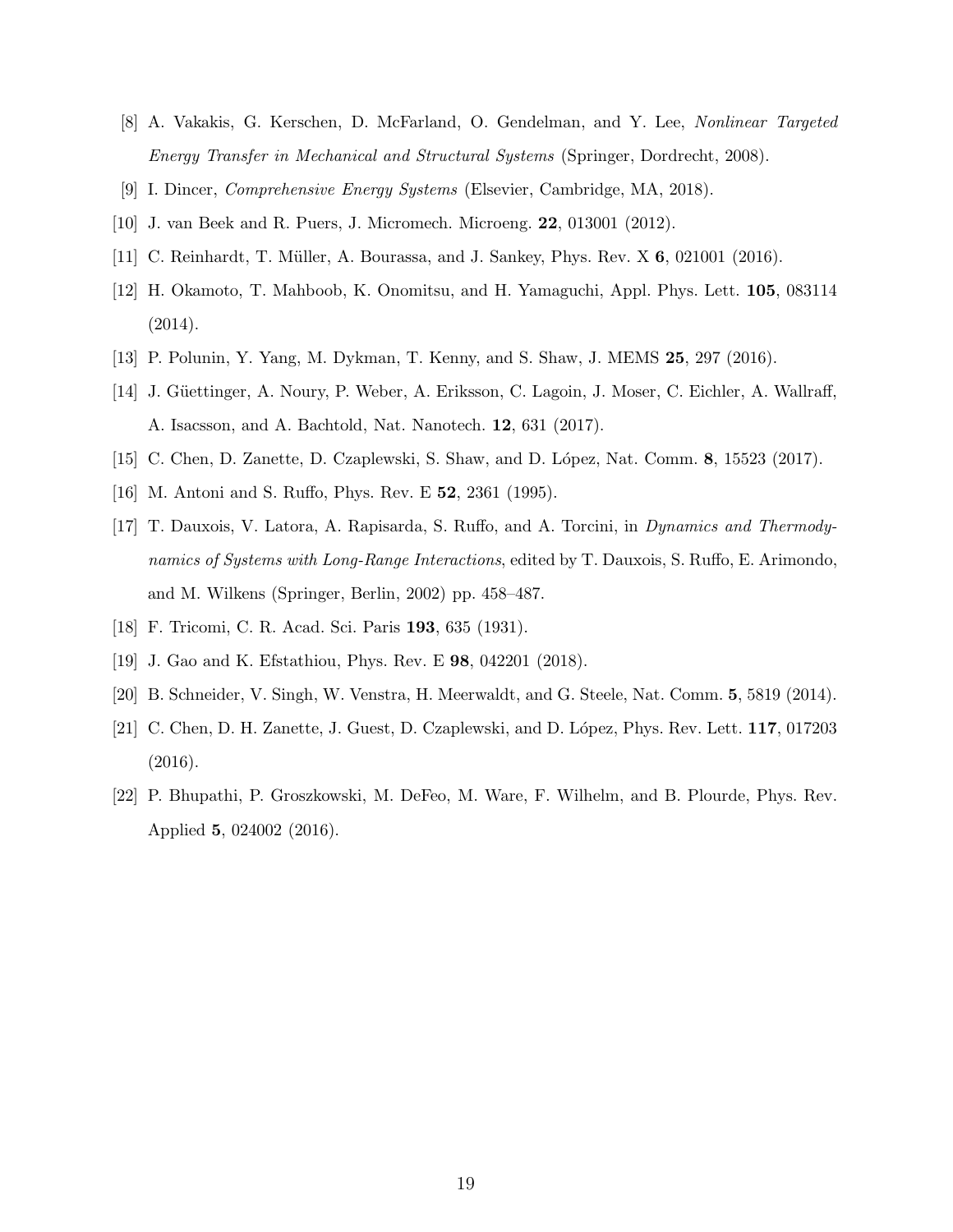

<span id="page-19-0"></span>FIG. 3. Normalized rates of energy exchange  $-u_n^{\Omega}$  $_n^{\Omega}, u_n^{\Gamma}$  $_n^{\Gamma}$ , and  $u_n^F$  in regime 1b, as functions of the damping coefficients of individual oscillators in the  $\Omega$ -set. Lines and symbols respectively correspond to analytical, Eqs. [\(38\)](#page-14-0), and numerical results for  $N = 100$ ,  $F = 100$ . Upper panel, case A:  $\bar{K} = 0.8, \langle \gamma \rangle = 0.2$ . Middle panel, case B:  $K = 3, \langle \gamma \rangle = 2$ . Lower panel, case C:  $K = 1.2$ ,  $\langle \gamma \rangle = 0.2$ . In cases A and C, the numerical values of  $\gamma_n$  were the same as in Fig. [2.](#page-13-0) In case B, the standard deviation was  $\sigma_{\gamma} = 0.5$ , and  $\gamma_1 = 1.6$ .